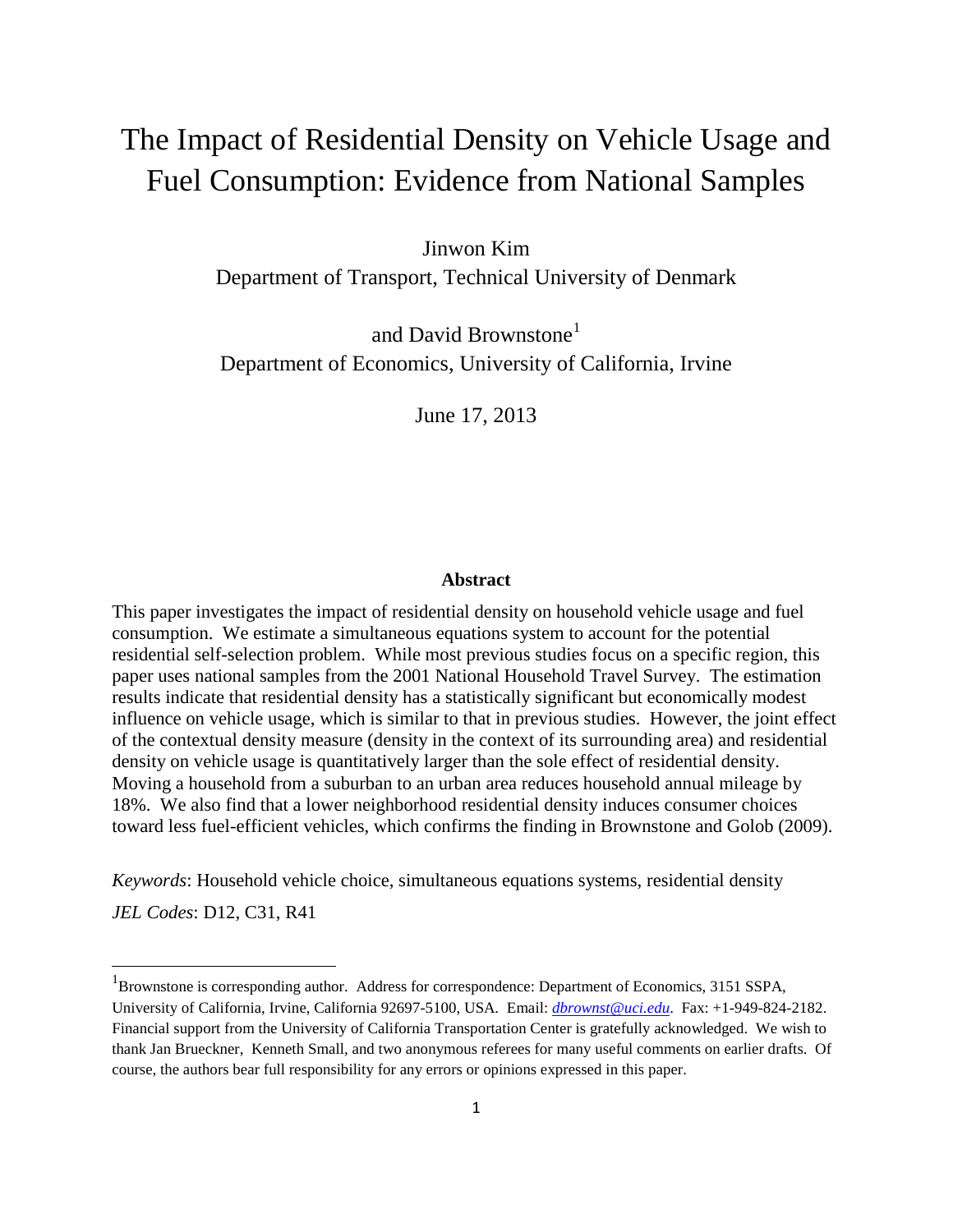## **1. Introduction**

How does urban sprawl affect household travel behavior? This paper addresses this question by investigating the impact of land use density on household annual mileage traveled and fuel consumption. Following previous studies (Brownstone and Golob, 2009, Boarnet and Crane, 2001), we use land use density as the measure of urban spatial structure (or urban sprawl). Although urban sprawl is not simply low density, land use density is highly correlated with almost all measures of urban sprawl (see Badoe and Miller 2001). Most of the previous studies that attempt to measure the influence of urban spatial structure on vehicle usage focus on specific regions in order to guarantee geographic homogeneity (Boarnet and Crane, 2001, Bhat and Guo, 2007, Brownstone and Golob, 2009, Salon, 2009). This study analyzes national level data, so we control for geographic heterogeneity by including a set of urban/rural dimension dummies (the contextual density measure) and rail transit dummies.

The most important econometric issue is possible residential self-selection, and this occurs if residents of high-density areas differ in some unobservable characteristics that influence travel behavior. One possible behavior that leads to self-selection bias would be households who dislike automobile travel locating in dense urban areas with good transit. Unless residential selfselection is controlled, the estimated influence of land use density on travel behavior may be spurious. We follow the same methodology as in Brownstone and Golob (2009) to correct for the self-selection bias by specifying a simultaneous equation model where residential density, household mileage traveled, and fuel consumption are jointly endogenous. These three endogenous variables are assumed to be influenced not only by other endogenous variables but also by a rich set of socio-demographic variables. Among various socio-demographic variables, education dummies are key variables to identify the simultaneous equations system. In particular, our final model is consistent with the assumption that education only impacts fuel use and not vehicle miles travelled or density conditioned on number of workers, children, income, race, number of drivers, and urban structure). This is equivalent to assuming that education only impacts the choice of fuel efficiency. This assumption is partially tested using overidentification tests described in Section 3. Our final model also assumes that density is exogenous to miles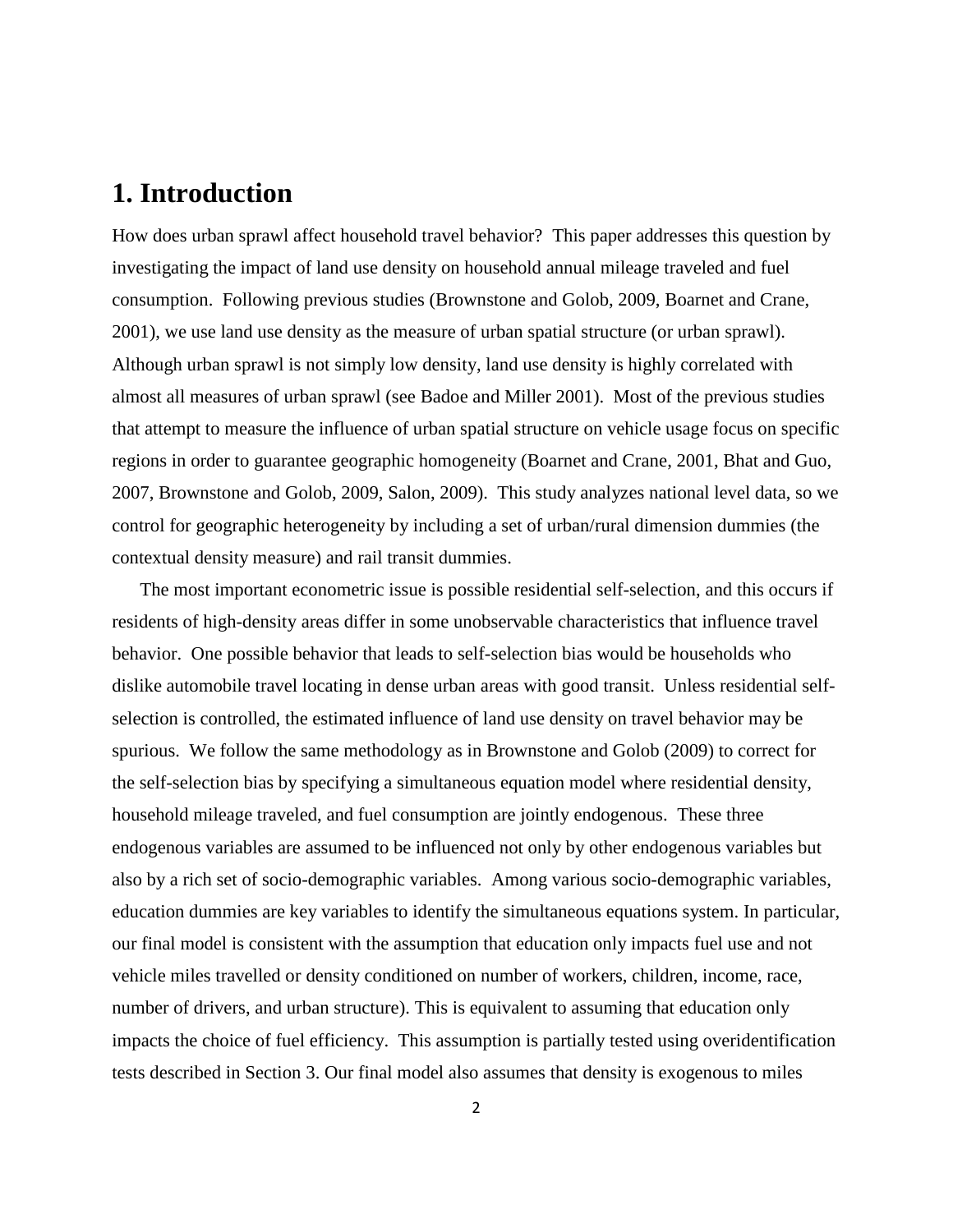travelled or fuel use, which is consistent with the behavioral assumption that households first choose residential location (and therefore density) and then choose their vehicle type and use conditional on this choice. This assumption is consistent with other disaggregate studies conditioning on a broad set of socioeconomic variables (Bento et al. ,2005, and Bhat and Guo, 2007 ) but is tested in this paper using various tests described in Section 3.

The other econometric issue that may result in biased coefficients is the non-random missing data in the key endogenous vehicle fleet characteristics (needed to compute fuel use). To correct for the bias caused by this problem, weights are estimated to compensate for the higher probability of missing data for households owning many vehicles and weighted estimation is used. The wild bootstrap method is used to estimate standard errors that are robust to heteroscedasticity.

Although we mostly adopt the methodologies that were used in Brownstone and Golob (2009), our study is more extensive in two aspects. First, we use national level data from the 2001 National Household Travel Survey (NHTS) instead of just the California subsample. The big advantage of using national level data is that with the increased sample size, we can specify a larger, more accurate model. We can also check whether travel behavior in a specific region is unique or not by comparing those two results. We provide comparisons between the results of this paper and those in the California analysis of Brownstone and Golob (2009), which share the same specifications. We do not use the more recent 2009 NHTS survey because this survey did not collect vehicle miles travelled using dual odometer readings. The 2009 NHTS then imputed vehicle miles travelled based on a single odometer reading and self-reported miles travelled for each vehicle using an imputation model based on the 2001 NHTS data. Our preliminary work with the 2009 NHTS vehicle miles travelled data show that this imputed variable is less reliable.

This paper further extends Brownstone and Golob (2009) by including various geographic control variables such as census region, MSA category, urban/rural dimension and rail transit dummies. Since these variables are included, we can investigate the effects of certain geographic or institutional conditions, such as the supply of rail transit, on travel behavior. We find that the urban/rural dimension variables have a large impact on vehicle usage. Our results are consistent with the view expressed in Transportation Research Board (2009) that changing density without changing other aspects of urban structure has very little impact on vehicle and fuel usage.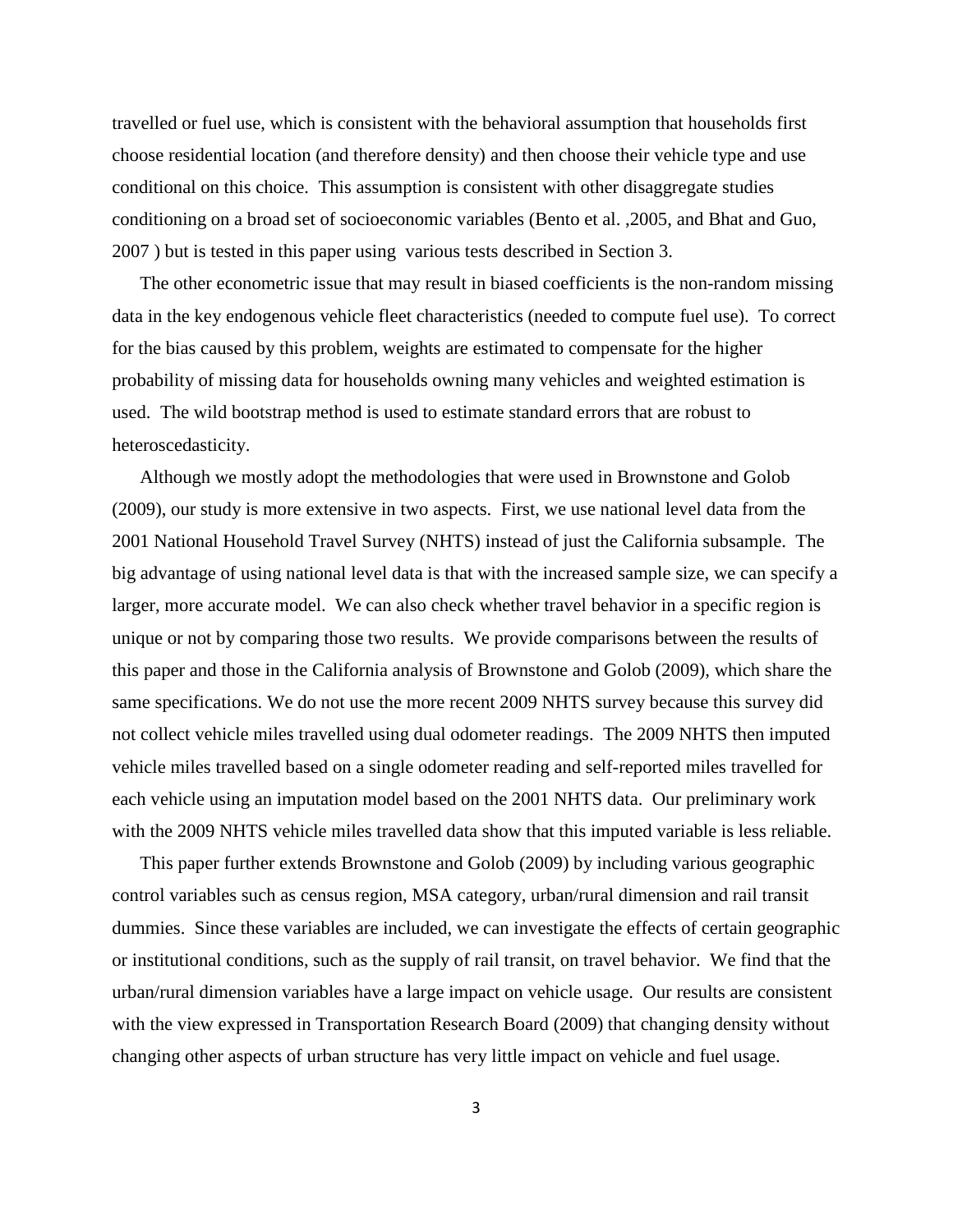However, our simulation results in Tables 8 and 9 show substantial impacts from changing urban structure (as measured by our urban/rural dimension variables).

The estimation results show that residential density has a statistically significant but economically modest influence on vehicle usage and fuel consumption, which is similar to that in other previous studies. However, the joint effect of the urban/rural dimension variable (contextual density measure) and residential density is much greater than the sole effect of residential density. A simulation moving a household across the urban/rural dimension affects household annual mileage traveled and fuel consumption significantly. This result suggests that residential density in a wider geographic scope, which takes into account of density of surrounding areas, is important in influencing household travel behavior. Compared to the California subsample result of Brownstone and Golob (2009), the influence of residential density on mileage traveled is slightly higher. However, the impact of residential density on vehicle type choice, i.e. tendency toward more fuel efficient vehicle choices for households in denser area, is quantitatively smaller than that in the California subsample.

### **1.1. Literature Review**

Studies of the effects of land use density (or other measures of urban spatial structure) on vehicle usage can be divided into aggregate and disaggregate studies. Transportation Research Board (2009) reviews many of these studies, and Ewing and Cervero (2010) carry out a meta-analysis of some disaggregate studies. Aggregate studies use spatially defined averages for all variables. One of the most cited papers is Newman and Kenworthy (1999), where the authors implemented a global survey of 37 cities to assess automobile dependence cost. The results indicate that cities with more car use, road provision, and urban sprawl have higher automobile dependence, which causes direct and indirect costs in terms of higher road expenditures, more time spent on commuting, and higher external costs from road deaths and emissions.

Disaggregated studies use household observations of vehicle usage and either city-wide, zonal, or neighborhood averages for urban form variables. Bento et al. (2005) specify disaggregate models of commute mode choice, automobile ownership and annual vehicle miles traveled (VMT). They construct diversified measures of urban form and transit supply: measures of city shape, density of the road network, spatial distribution of population, jobs-housing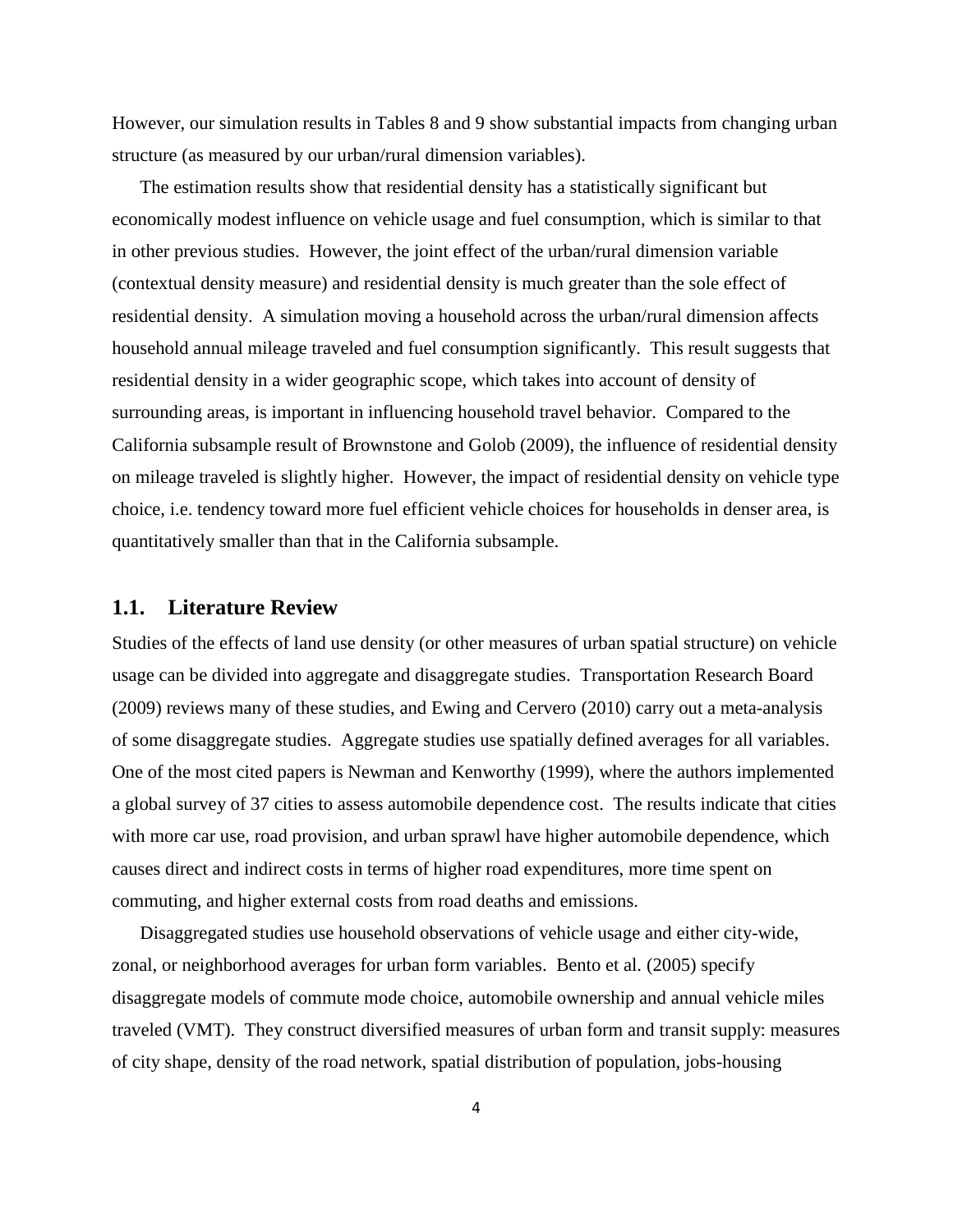balance, and bus route and rail miles supplied. Using the 1990 National Personal Transportation Survey, they find that the impacts of any of the urban form measures on travel behavior are frequently insignificant and small in magnitude.

Although disaggregate studies (Bento et al., 2005) that include a rich set of socioeconomic control variables are less subject to residential self-selection bias, it is still possible that residents in high density areas differ in some unobservable characteristics that influence their travel behavior. The only way to deal with this possibility is to construct a joint model of residential density and travel behavior. One of the first to do this is Boarnet and Crane (2001). They specify a demand function for travel in which the number of trips of different travel modes are influenced by the relative time costs (price of travel) and various socio-demographic "taste" variables. By comparing models where land use density is endogenous and exogenous, they find that the measured influence of land use on travel behavior is very sensitive to how endogeneity is treated.

Bhat and Guo (2007) specify a joint mixed multinomial logit model of residential location and number of household vehicles. Their model allows for residential self-selection effects (correlation between the error terms in their equations), but after controlling for a rich set of covariates they do not find any significant effects of residential self-selection. This result implies the necessity of including a rich set of socio-demographic variables to control for residential self-selection. Using San Francisco Bay Area data, they find statistically significant but quantitatively small impacts of built environment measures (street block density, transit availability, and transit access time) on vehicle ownership. Salon (2009) also addresses the simultaneity concern by modeling the joint choice of residential location, car ownership, and commute mode. Salon (2009) estimates her model using samples from New York City residents.

Finally, Brownstone and Golob (2009) directly model the joint choice of residential density and vehicle usage to control for potential residential selectivity. Unlike other previous studies, they also explicitly model vehicle fuel consumption to account for the possibility that residents of high density areas choose more fuel efficient vehicles. Additionally, by adopting a weighting approach, they correct for the bias caused by systematic missing data problems. Using the California subsample of the 2001 NHTS, they find a statistically significant but quantitatively small impact of residential density on household vehicle usage and fuel consumption.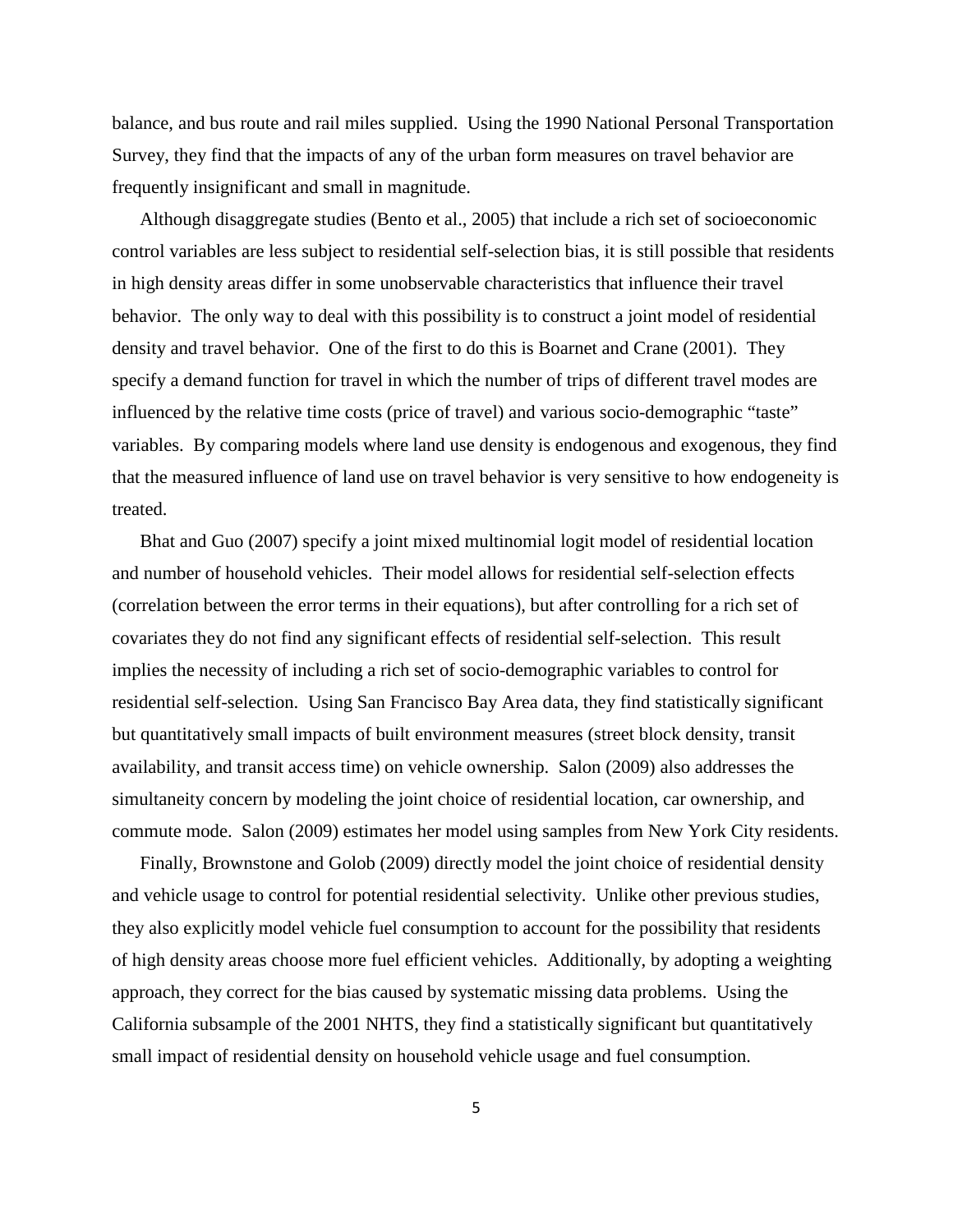Unlike the previous studies using subsamples of a specific region, this paper uses national level data from the 2001 NHTS. While this paper follows the methodology used in Brownstone and Golob's (2009), our empirical model additionally includes various geographic control variables that are necessary in analyzing national level data. We first confirm the finding in the previous studies that residential density has a statistically significant and economically modest influence on vehicle usage. A new finding in this paper is that the urban/rural dimension dummies have considerable influences on household annual mileage and fuel consumption. Our findings suggest that the effect of density in a small geographic scope is limited but the joint influence of density and densities of surrounding areas are economically significant.

This paper is organized as follows. Section 2 discusses the data used in the study. Section 3 describes the empirical model and the procedure to correct for the self-selection bias and the non-random missing data problem. Section 4 gives estimation results, section 5 discusses additional robustness checks, and section 6 concludes.

## **2. Data**

The National Household Travel Survey (NHTS) conducted by the U.S. Department of Transportation contains information on household travel behavior and various socio-demographic variables. The latest survey was conducted in [2](#page-5-0)008-9 and released in late 2010.<sup>2</sup> We used the 2001 NHTS sample for this paper since the 2009 NHTS has a less reliable measure of vehicle miles traveled (especially for older vehicles). Hong (2011) shows that applying the model specification in this paper to the 2009 NHTS yields very similar conclusions.

The 2001 NHTS consists of 69,817 household observations. Of these households, 26,083 are in the national sample and 43,734 are from nine add-on areas. The add-on sample is added to help in-depth research for selected states. Among 26,083 households in the national sample, 21,350 (82%) households have full information on the key endogenous vehicle fleet characteristics (needed to compute fuel use). Of these households with full information, 4,992

<span id="page-5-0"></span> $2$ <sup>2</sup> The NHTS data are described in detail on the NHTS website at http://nhts.ornl.gov/.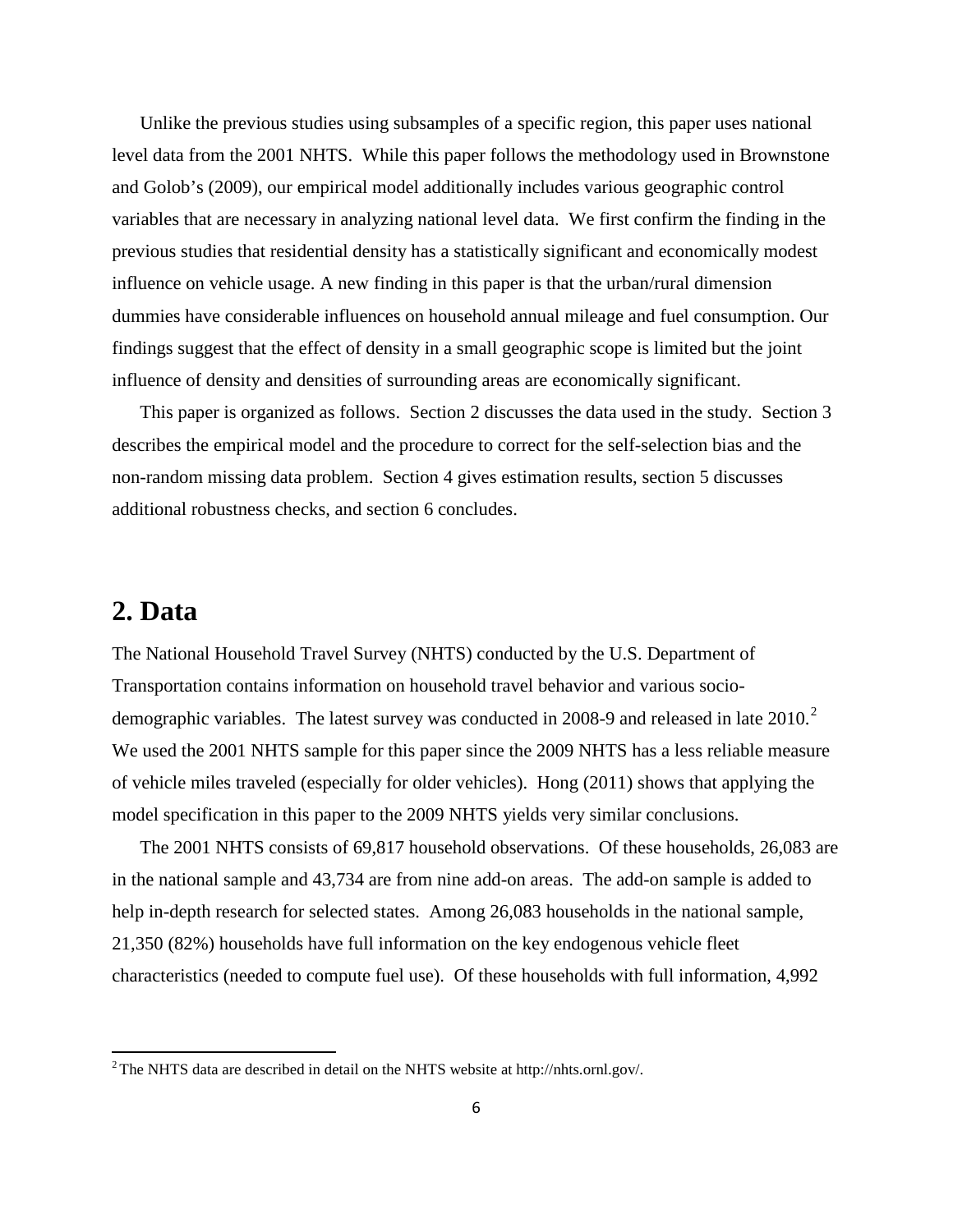observations are randomly chosen for analysis.<sup>[3](#page-6-0)</sup> We are reserving the remainder of the sample to test the possibility that we have "overfit" the data during the process of selecting the best model.

### **2.1. Vehicle Ownership, Mileage Traveled, and Fuel Consumption**

Household annual mileage and fuel consumption are the key vehicle fleet characteristics that are used as the joint endogenous variables in our model. Household annual mileage is defined as total mileage per year of all household vehicles. Annual vehicle mileage traveled is recorded based on two odometer readings for each vehicle. Fuel usage computation is based on information about the make, model and vintage of all household vehicles. The U.S. Energy Information Administration matched the NHTS vehicles to other data giving fuel efficiency for all vehicles sold in the U.S.

Because household annual mileage and fuel consumption are calculated by summing up all household vehicle information, there is no need to explicitly use vehicle ownership as a variable. However, vehicle ownership is closely related to missing data on the key endogenous variables. For example, for households owning one vehicle, 93.5% have full information on the key endogenous variables. However, for households with two, three, four, and five or more vehicles, 87.5%, 66.9%, 51.4%, 29.6% have full information on the key vehicle fleet characteristics, respectively. The probability of having full information is a decreasing function of the number of household vehicles. Since vehicle ownership is closely related to the key endogenous variables, this suggests that the sample of households with complete energy information is not a random sample, and this can lead to biased results. The methodology to correct for the bias caused by this non-random missing data problem is presented in section 3.

### **2.2. Land Use Density**

 $\overline{\phantom{a}}$ 

The 2001 NHTS data include population and housing density at the census and block level. The percentage of renter occupied-housing units is provided at both the block group and tract group level, and jobs per square mile is provided at the tract level. As expected, the density variables are all highly correlated.

<span id="page-6-0"></span> $3$  Since the random sample is chosen from households with full information, the random sample may not match the population.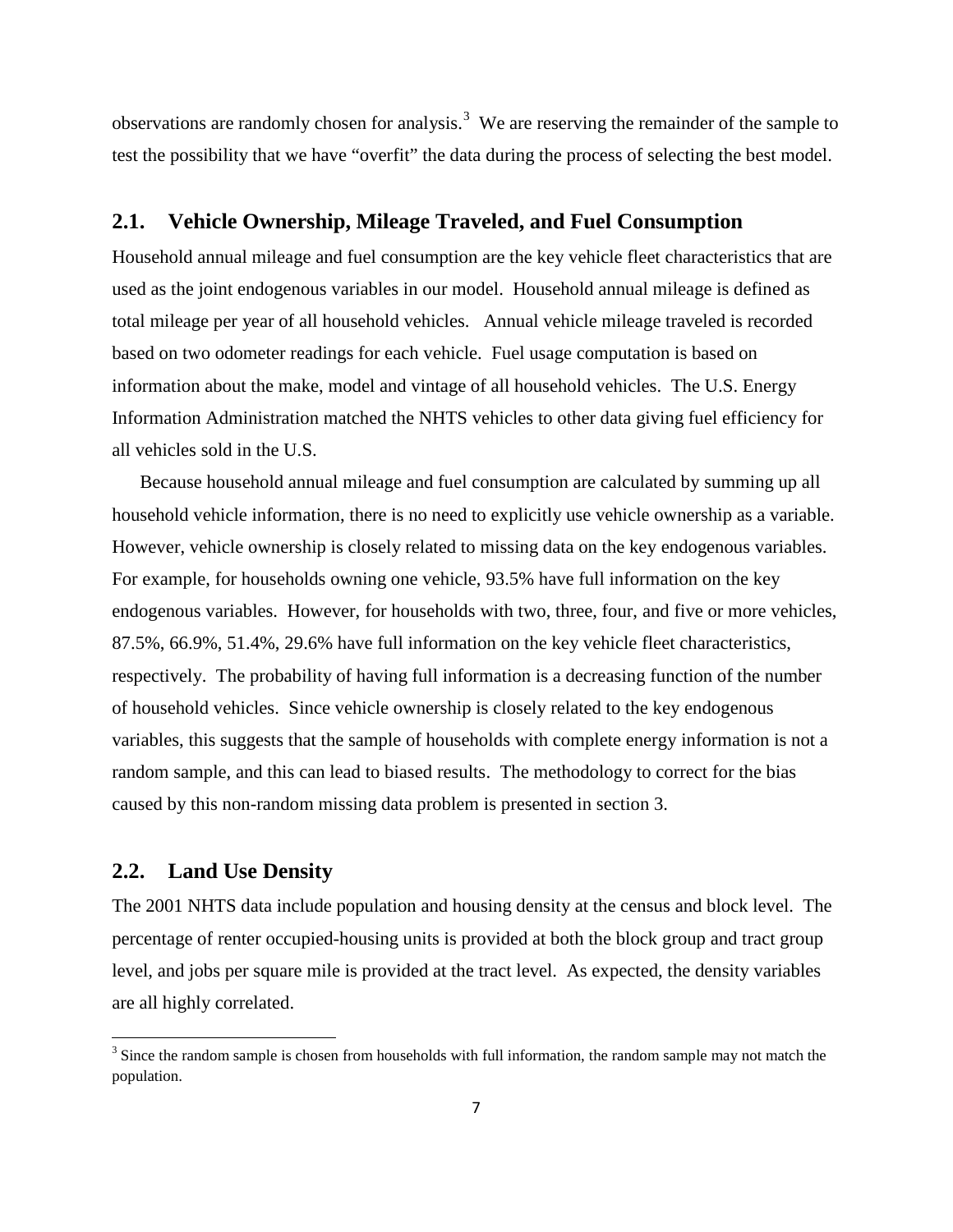Table 1 presents percentage of households residing in each density group (housing density at the census and block level) by different geographic regions. As expected, more people reside in denser areas in big cities such as New York and Chicago. We can also find that the urban/rural dimension variable, which categorizes geographic regions into urban, second city, suburban, town, and rural, is highly correlated with residential density. Residential density for rail cities is slightly higher than for non-rail cities.

| Housing units per square mile in     |          |              |             |              |              |          |
|--------------------------------------|----------|--------------|-------------|--------------|--------------|----------|
| Census block group                   | 0 to 50  | 50 to 250    | 250 to $1K$ | $1K$ to $3K$ | $3K$ to $5K$ | over 5K  |
| All households                       | 17       | 16           | 22          | 30           | 8            | 7        |
| Households residing in New York      | 1        | 9            | 20          | 27           | 9            | 34       |
| Households residing in Chicago       | 2        | 7            | 21          | 38           | 13           | 20       |
| Households residing in Urban         | $\Omega$ | $\mathbf{0}$ | 4           | 30           | 25           | 41       |
| Households residing in Second city   | 1        | 6            | 24          | 51           | 12           | 6        |
| Households residing in Suburban      | $\Omega$ | 4            | 31          | 52           | 9            | 3        |
| Households residing in Town          | 8        | 36           | 37          | 36           | 1            | $\Omega$ |
| Households residing in Rural         | 65       | 24           | 8           | 3            | $\Omega$     | $\Omega$ |
| Households residing in Rail city     | 2        | 10           | 20          | 34           | 13           | 21       |
| Households residing in Non-rail city | 21       | 18           | 23          | 30           | 6            | 2        |

| Table 1: Percentage of households residing in density groups by different geographic |  |
|--------------------------------------------------------------------------------------|--|
| regions                                                                              |  |

Source: 2001 NHTS; national sample (26038 observations)

### **2.3. Urban/Rural Dimension and Rail Transit Dummies**

Since there exists heterogeneity in geographic conditions such as climate, vehicle, fuel prices, and access to public transit, travel behavior may be influenced by these variables. For example, travel behavior in New York may be much different than in California. However, we do not know whether this difference comes from residential density or other geographic conditions. To control for these conditions, we use various geographic control variables such as census region, MSA category, urban/rural dimension and rail transit dummies.

The urban/rural dimension variables were devised by Claritas, Inc. to establish objective classifications of geographic locations that were less-boundary dependent and more life-style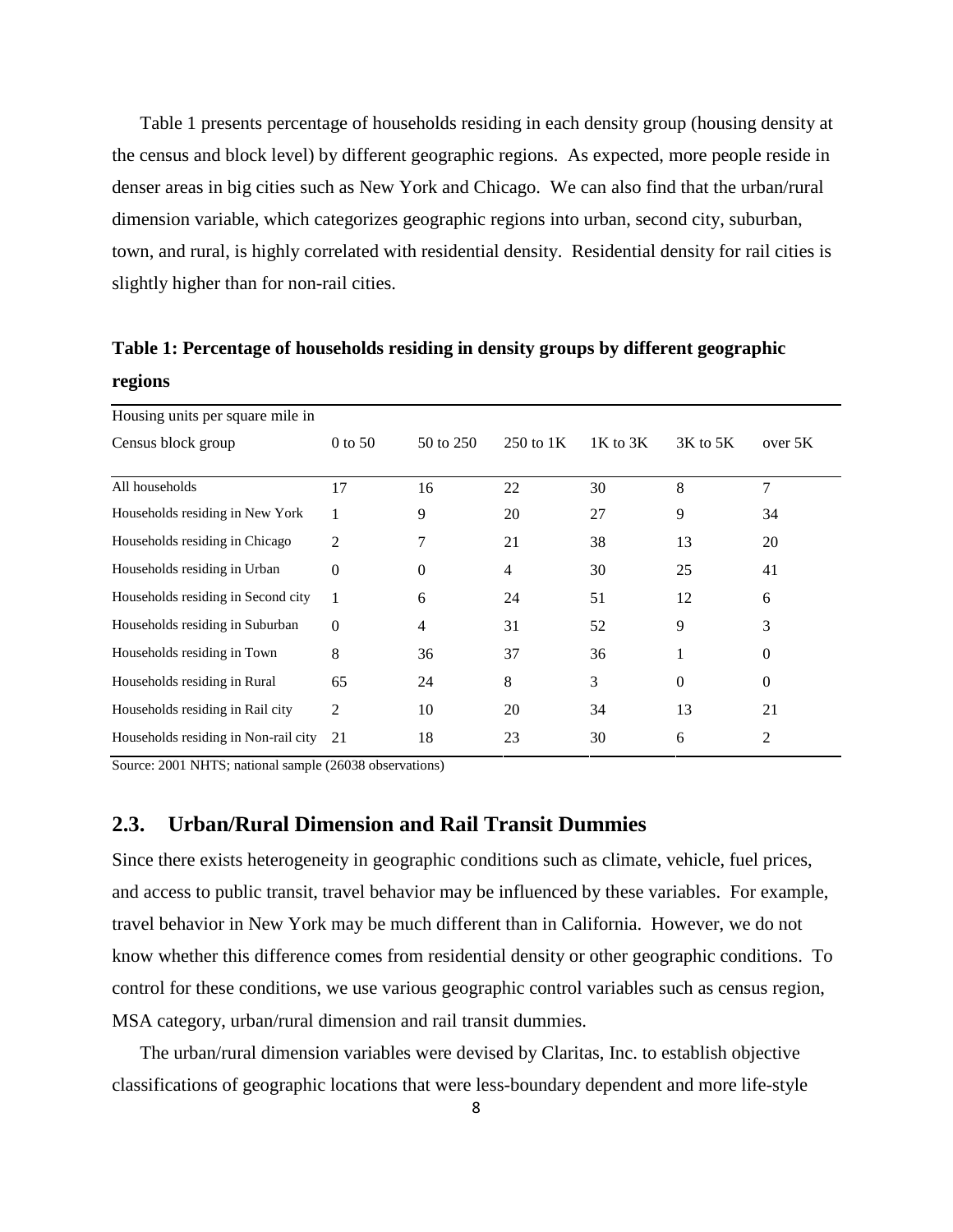relevant. These variables define five major classifications: urban, suburban, second city, town, and rural. In turn, each of the nation's 226,399 block groups was assigned to one of these categories. The classification is based on density in the context of its surrounding area, yielding a "contextual density measure". The contextual density measure was based on population density, not of specific block group, but of the larger geographic area not constrained by boundary definitions. Thus, the measure ensures relevance to the density experienced by people. A heuristic approach was taken to determine meaningful breaks for defining each category. See Miller and Hodge (1994) for more detailed description. Table 2 shows average land use densities and selected demographics by the urban/rural classification. Table 3 presents the twoway descriptive tables of block group residential density and density of wider geographical area indicated by the urban/rural dimension dummies.

The rail transit dummy indicates that the household lives in an MSA where rail transit is supplied. Among all national households, 24% have access to rail transit. 61% of households in urban areas have access to rail transit while only 3% in rural areas are offered rail transit. In many empirical specifications we tested, this rail transit dummy seldom works in explaining household travel behavior. We suspect that this is because the variable is too crude since it includes areas with only small light rail systems. So, we constructed another rail transit dummy variable which includes only the New York, Chicago, Boston, Washington, and Philadelphia MSAs. The 'Extensive Rail MSAs' dummy indicates that the household lives in one of these large old cities. These five MSAs are chosen because they have the most extensive subway and commuter rail systems. Among all national households, 15% reside in these Extensive Rail MSAs, and 35% of households in urban area live in these MSAs.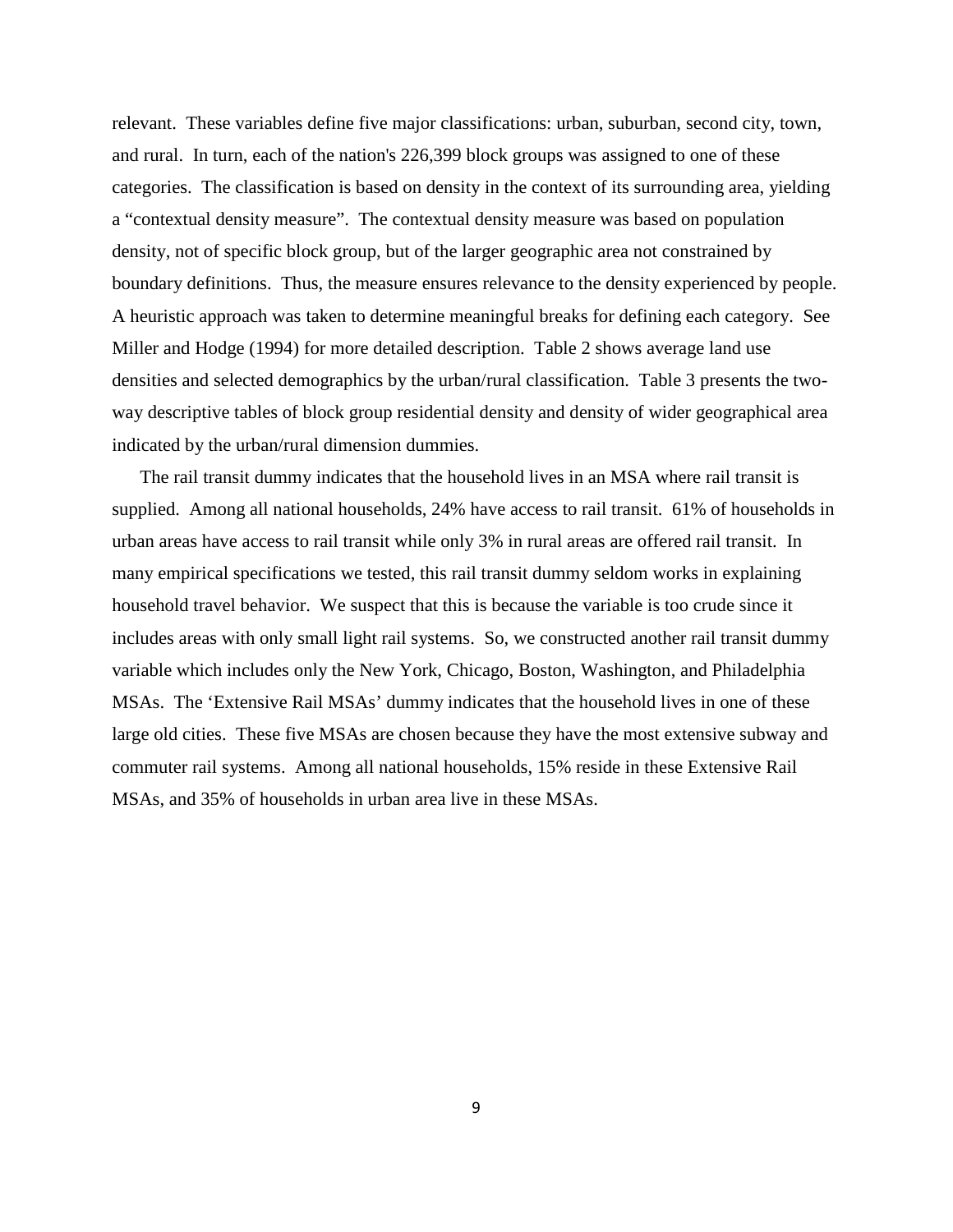| Urban/Rural dimension                        | Urban | Second city | Suburban | Town  | Rural |
|----------------------------------------------|-------|-------------|----------|-------|-------|
|                                              |       |             |          |       |       |
| Housing units per sq. mile - Block group     | 4087  | 2050        | 1828     | 742   | 170   |
| Housing units per sq. mile - Tract level     | 3959  | 1766        | 1669     | 539   | 85    |
| Population per sq. mile - Block group        | 14095 | 5125        | 4873     | 1622  | 354   |
| Population per sq. mile - Tract level        | 13472 | 4325        | 4336     | 1082  | 182   |
| Workers per sq. mile – Tract level           | 3611  | 1747        | 1747     | 486   | 68    |
| Household annual mileage traveled            | 16042 | 19323       | 22687    | 25416 | 27923 |
| Household annual fuel consumption in gallons | 714   | 888         | 1057     | 1207  | 1336  |
| Gallons of fuel used per 100 mile traveled   | 4.88  | 5.03        | 4.97     | 5.08  | 5.22  |
| Household income (\$10,000)                  | 5.48  | 5.19        | 7.15     | 6.08  | 4.59  |
| MSA has rail                                 | 0.61  | 0.20        | 0.36     | 0.16  | 0.03  |
| Extensive Rail MSAs <sup>1)</sup>            | 0.35  | 0.13        | 0.23     | 0.12  | 0.02  |

## **Table 2: Average land use densities and selected demographics by urban/rural dimension classifications**

Source: 2001 NHTS; national sample (26038 observations)

Notes: 1) Extensive Rail MSAs include New York, Chicago, Boston, Washington and Philadelphia.

| dimension dummies                             |                      |          |      |       |       |
|-----------------------------------------------|----------------------|----------|------|-------|-------|
| Urban/rural dimension<br>/Residential density | Second city<br>Urban | Suburban | Town | Rural | Total |
| $0$ to 50                                     | 3.791<br>40          | 14       | 489  |       | 4,336 |

50 to 250 277 1,408 273 2,142 12 4,112

250 to 1K 1,139 462 1,900 2,189 113 5,803

1K to 3K 2,447 161 3,267 1,100 964 7,939

3K to 5K 567 8 587 84 783 2,029

Over 5K 294 1 189 10 1,316 1,810

Total 4,764 5,831 6,230 6,014 3,190 26,029

### **Table 3: Two-way descriptive table of block group residential density and urban/rural**

Source: 2001 NHTS; national sample (26038 observations)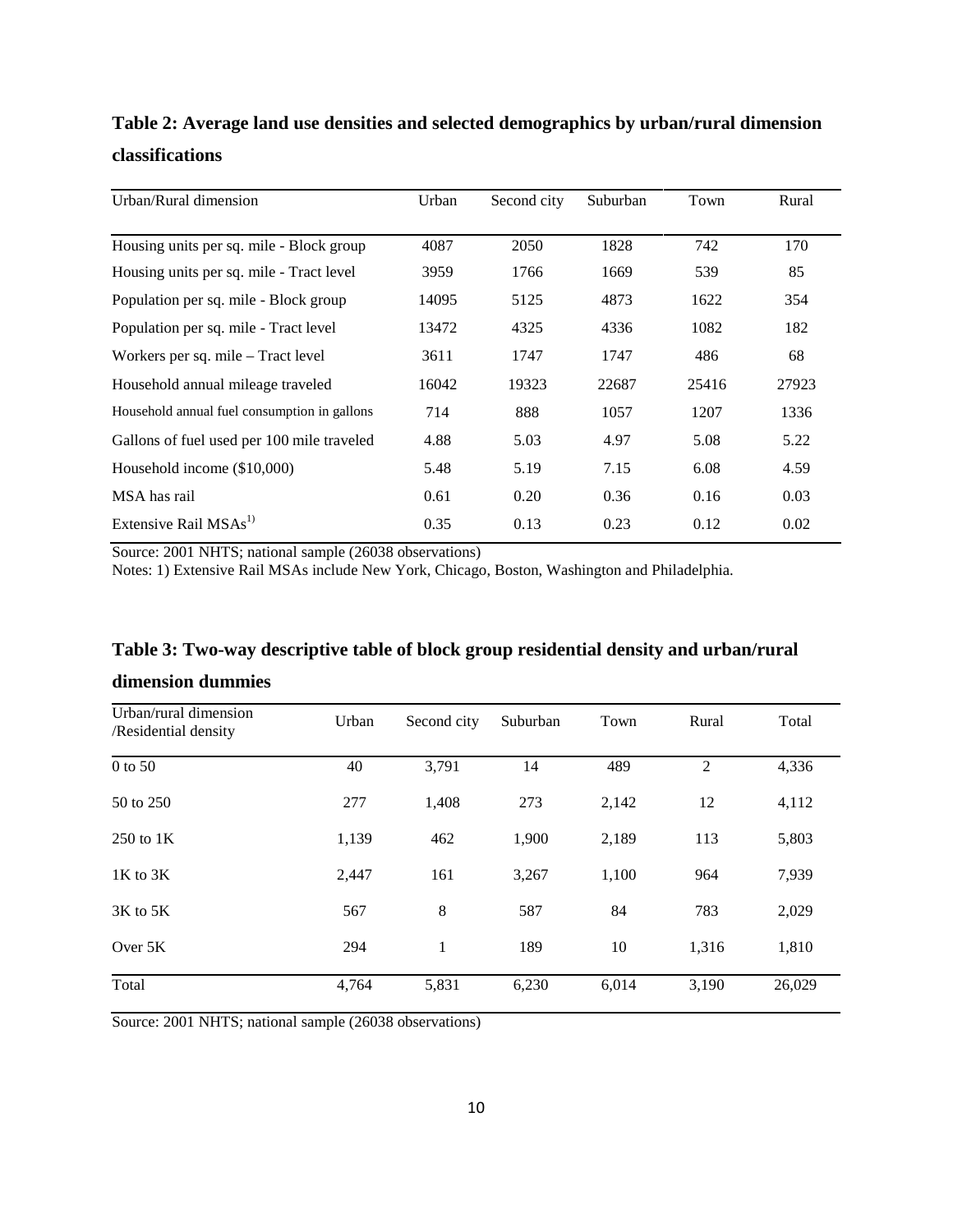### **2.4. Vehicle Usage and Land Use Density**

Table 4 presents vehicle usage characteristics sorted by residential density groups. Average household annual mileage decreases as residential density increases. Average household annual fuel consumption is also lower in denser areas. The negative correlation is slightly greater for fuel consumption than mileage, which suggests that households in denser area use more fuel efficient vehicles.

Average vehicles per household reveal similar patterns to mileage and fuel consumption, but the pattern for average number of drivers is less clear than others. Average household incomes in medium density areas are higher than those of denser areas. Table 5 gives descriptive statistics of all variables used in the analysis.

| Housing units per square mile in<br>Census block group | $0$ to 50 | 50 to 250 | 250 to $1K$ | $1K$ to $3K$ | $3K$ to $5K$ | Over $5K$ |
|--------------------------------------------------------|-----------|-----------|-------------|--------------|--------------|-----------|
| Annual mileage of all household<br>vehicles            | 25786     | 24553     | 22218       | 18897        | 14982        | 13431     |
| Annual fuel consumption in gallons                     | 1308      | 1217      | 1067        | 895          | 717          | 599       |
| Vehicles per household                                 | 1.95      | 1.97      | 1.86        | 1.63         | 1.34         | 0.79      |
| Average number of drivers                              | 1.79      | 1.81      | 1.78        | 1.59         | 1.40         | 0.85      |
| Household income (\$10,000)                            | 4.57      | 5.56      | 6.30        | 5.50         | 4.67         | 4.42      |

#### **Table 4: Vehicle usage by residential density**

Source: 2001 NHTS; average across estimation sample (4992 observations)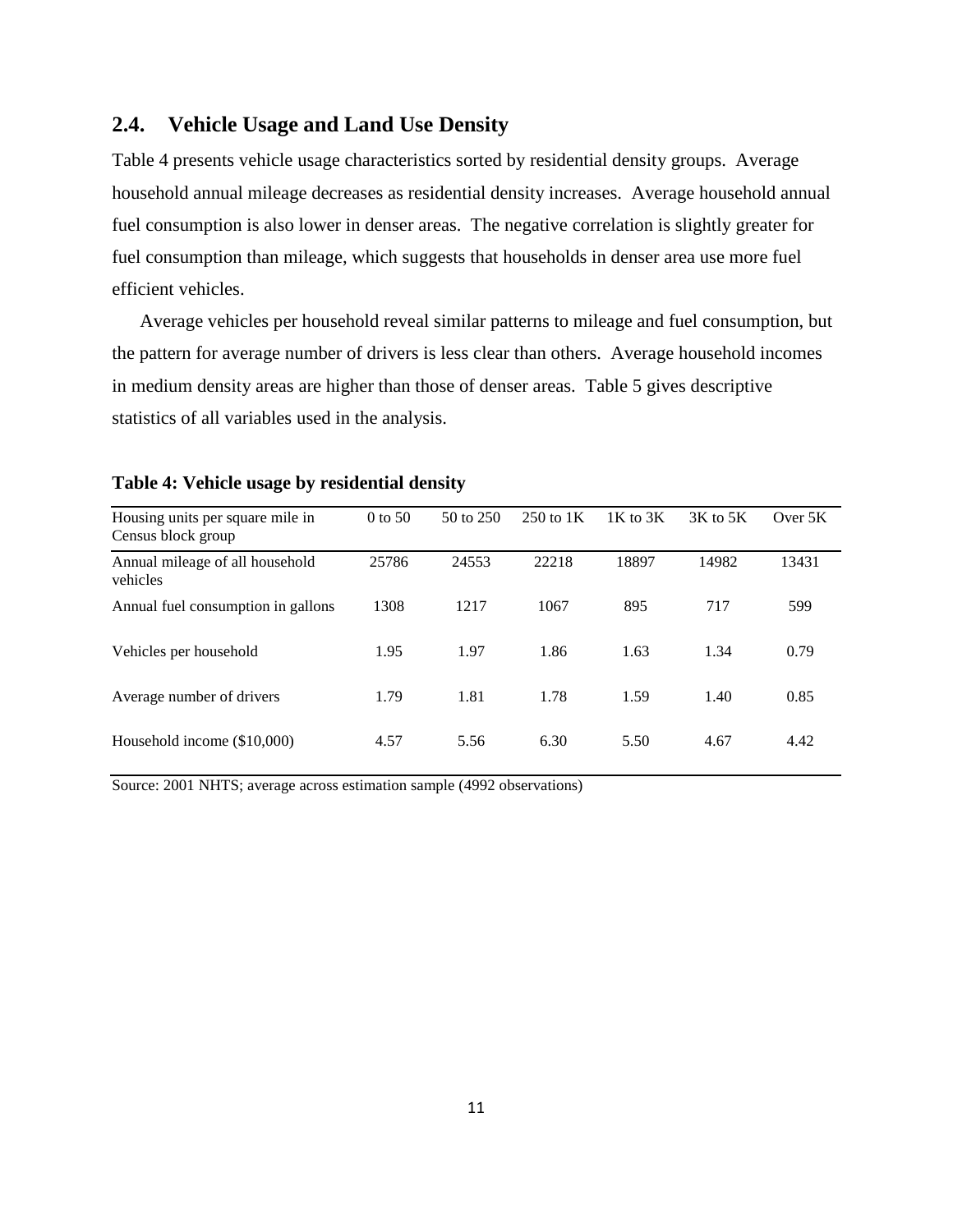|  | <b>Table 5: Descriptive statistics</b> |  |
|--|----------------------------------------|--|
|--|----------------------------------------|--|

| Variables                                                               |              | National |           | Sample $(N=4992)$ |           |  |
|-------------------------------------------------------------------------|--------------|----------|-----------|-------------------|-----------|--|
|                                                                         | Observations | Mean     | Std. Dev. | Mean              | Std. Dev. |  |
| Household fuel usage per year in gallons                                | 21370        | 1073     | 974       | 937               | 964       |  |
| Housing units per square mile in units of 1,000 -<br>census block group | 26029        | 1.52     | 1.66      | 1.88              | 1.94      |  |
| Total mileage per year on all household vehicles                        | 23837        | 22989    | 21172     | 19323             | 20425     |  |
| Annual household income in units of \$10,000                            | 26038        | 5.77     | 4.70      | 5.32              | 4.64      |  |
| Number of children                                                      | 26038        | 0.65     | 1.05      | 0.59              | 1.03      |  |
| Number of workers                                                       | 26038        | 1.32     | 0.97      | 1.18              | 0.94      |  |
| 1-worker household                                                      | 26038        | 0.33     |           | 0.34              |           |  |
| 2-worker household                                                      | 26038        | 0.36     |           | 0.33              |           |  |
| 3-worker household                                                      | 26038        | 0.08     |           | 0.06              |           |  |
| Number of drivers                                                       | 26038        | 1.82     | 0.81      | 1.59              | 0.87      |  |
| 1-driver household                                                      | 26038        | 0.28     |           | 0.31              |           |  |
| 2-driver household                                                      | 26038        | 0.55     |           | 0.49              |           |  |
| 3-driver household                                                      | 26038        | 0.13     |           | 0.09              |           |  |
| Respondent has college degree                                           | 26038        | 0.43     |           | 0.42              |           |  |
| Respondent has postgraduate degree                                      | 26038        | 0.11     |           | 0.11              |           |  |
| Respondent is retired                                                   | 26038        | 0.28     |           | 0.30              |           |  |
| Single-person household                                                 | 26038        | 0.12     |           | 0.15              |           |  |
| Race is Asian                                                           | 26038        | 0.02     |           | 0.02              |           |  |
| Race is Hispanic                                                        | 26038        | 0.03     |           | 0.04              |           |  |
| Race is Black                                                           | 26038        | 0.07     |           | 0.09              |           |  |
| Race is mixed White & Hispanic                                          | 26038        | 0.03     |           | 0.03              |           |  |
| MSA has rail                                                            | 26038        | 0.24     |           | 0.29              |           |  |
| Extensive Rail MSAs <sup>1)</sup>                                       | 26038        | 0.15     |           | 0.21              |           |  |
| Household resides in Rural <sup>2)</sup>                                | 26029        | 0.22     |           | 0.19              |           |  |
| Household resides in Second City                                        | 26029        | 0.18     |           | 0.19              |           |  |
| Household resides in Suburban                                           | 26029        | 0.24     |           | 0.22              |           |  |
| Household resides in Town                                               | 26029        | 0.23     |           | 0.22              |           |  |
| Household resides in Urban                                              | 26029        | 0.12     |           | 0.18              |           |  |

Notes: 1) Extensive Rail MSAs include New York, Chicago, Boston, Washington and Philadelphia. 2) The urban/rural dimension variable divides urban form into 5 categories: urban, second city, suburban, town, and rural. The classification is based on the contextual density measure (density in the context of its surrounding area). 3) Variables with missing Std. Dev. are dummy variables.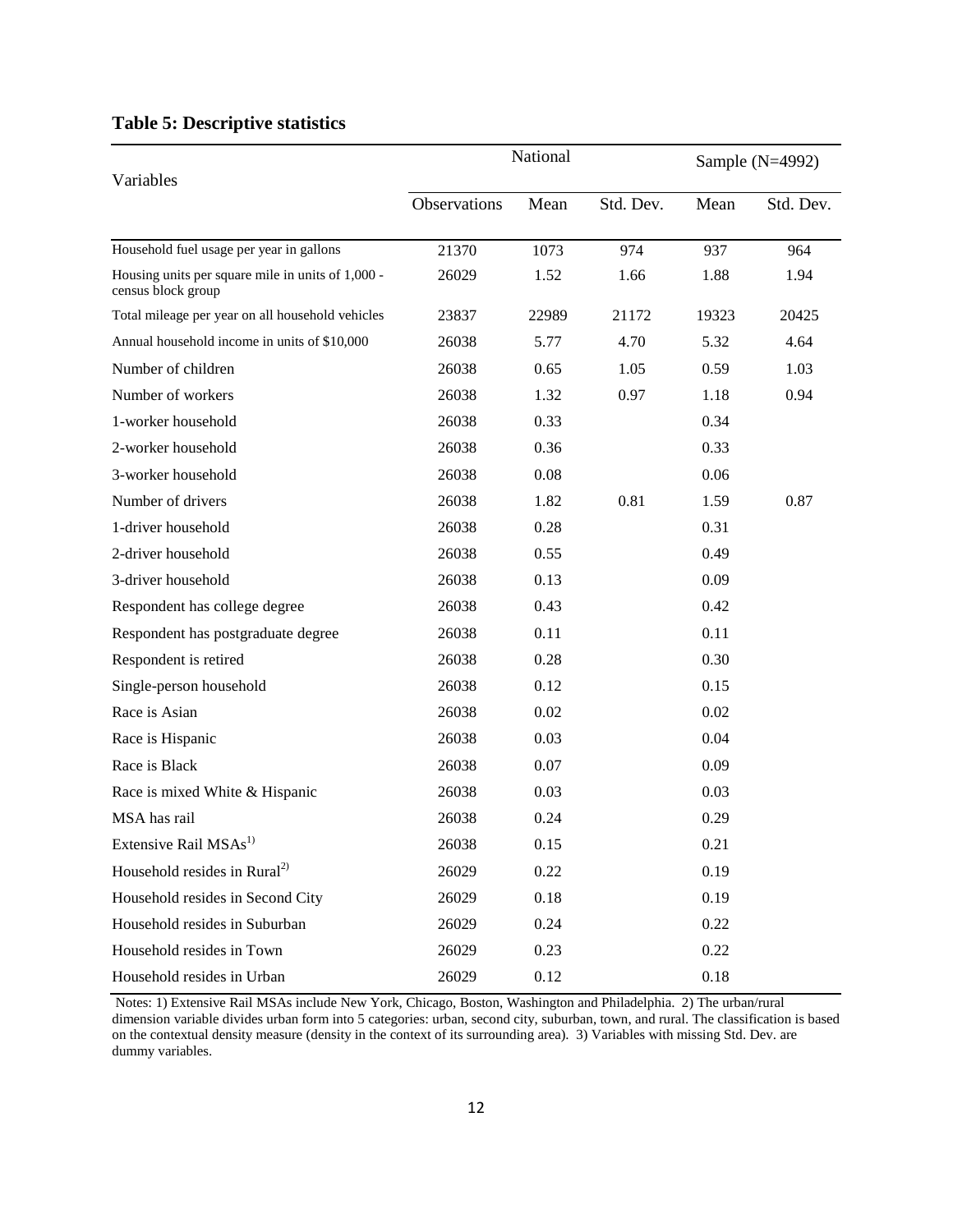## **3. Model**

### **3.1. Model Specification**

We follow the same methodology as in Brownstone and Golob (2009) to measure the influence of residential density on vehicle and fuel usage by specifying a simultaneous equation model with three endogenous variables and many exogenous variables. The three endogenous variables are housing units per square mile in the census block group (residential density, *D* ), total annual mileage per year of all household vehicles ( *M* ), and total household annual fuel consumption per year ( *F* ). We also include various socio-demographic and geographic control variables ( *X* ). The system can be written as

$$
M_{i} = A_{1,3}D_{i} + B_{1}X_{i} + \varepsilon_{1,i}
$$
  
\n
$$
F_{i} = A_{2,1}M_{i} + A_{2,3}D_{i} + B_{2}X_{i} + \varepsilon_{2,i}
$$
  
\n
$$
D_{i} = B_{3}X_{i} + \varepsilon_{3,i}
$$
\n(1)

where *i* indicates a household observation. The model above can be written as a matrix form,

$$
y_i = Ay_i + BX_i + \varepsilon_i
$$
  
\n
$$
Cov(\varepsilon_i) = \Omega,
$$
\n(2)

where  $y_i$  is the vector of the three endogenous variables, *A* and *B* are coefficient matrices, and  $\varepsilon$  is a vector of residuals with an unrestricted correlation structure.

To identify the simultaneous equation, the model is assumed to be a recursive system by restricting the *A* matrix in (2). The recursive system in effect assumes that the household first chooses residential location ( *D* ) and then decides annual mileage and fuel consumption. There are three paths of influences of residential density on mileage and fuel consumption. First, residential density affects annual mileage because miles per vehicle will be greater due to the separation of households and activity sites, and households in lower density areas will choose to have more vehicles, controlling for socioeconomic and demographic differences. Second, residential density directly affects fuel usage in that households that choose to live in denser areas also choose to own more fuel efficient vehicles, partly due to higher costs of maintaining larger vehicles in dense area or the relative difficulty of maneuvering and parking large vehicles. Finally, there is a direct link from mileage to fuel usage. These endogenous effects define a recursive system, so there are no identification problems in the absence of error term correlations.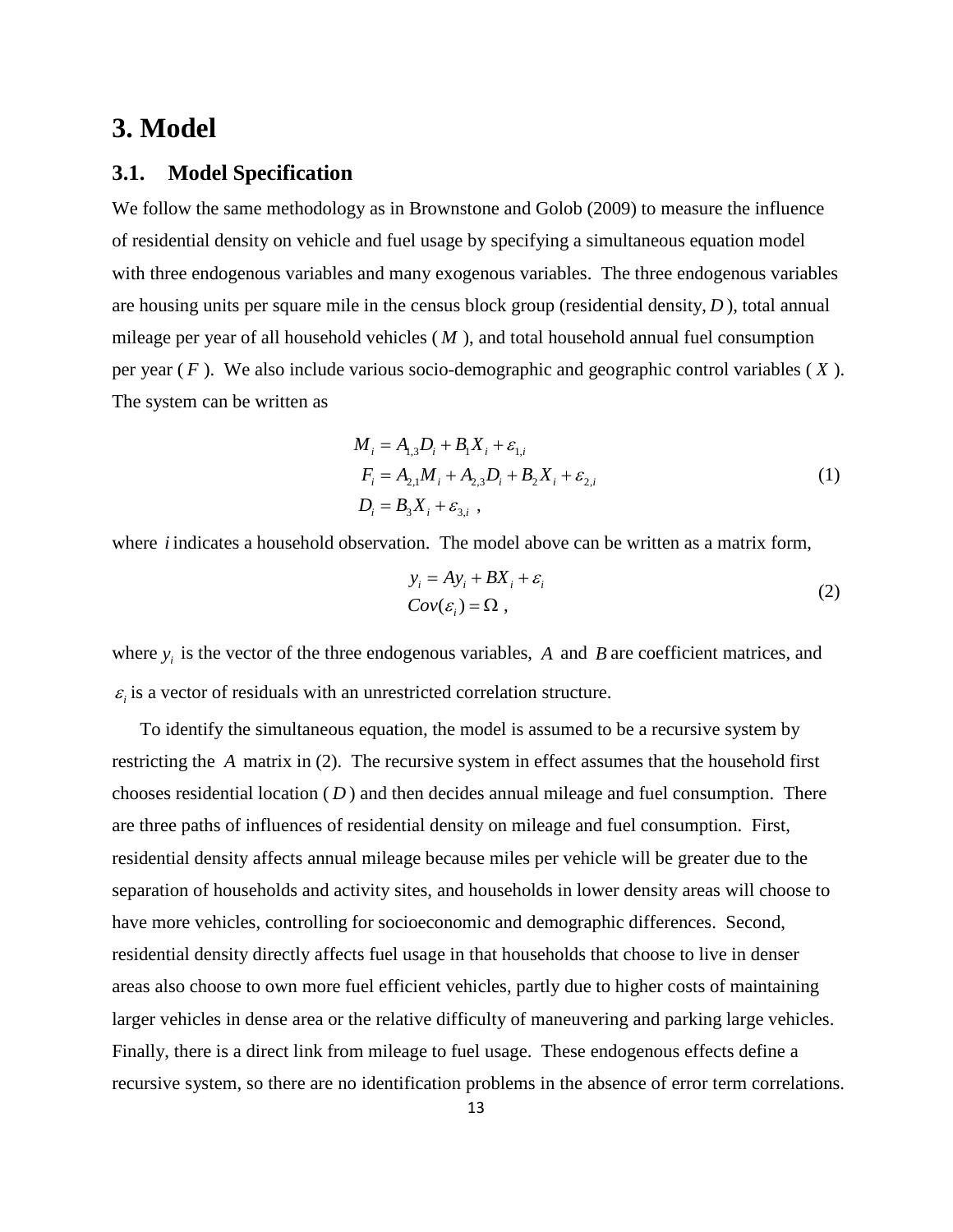We also impose additional restrictions on the *B* matrix to over-identify the system, but these restrictions are based on removing several insignificant variables (see Table 6). We implement tests to make sure that the over-identifying constraints are not violated.

The key feature of this model is that it accounts for residential self-selections of households. Residential self-selection occurs if residents of high-density areas differ in some unobservable characteristics that influence travel behavior. If this residential self-selection is prevalent, the estimated influences of density are just sorting effects, not a causal influence. The simultaneous equation system assumes that household characteristics that influence household residential decision also influence household travel behavior. In the context of the model, residential selfselections imply that the errors in the residential density equation are correlated with the errors in other equations. However, if we include all relevant variables that influence both the residential density and household travel behavior, the error correlations may be zero even in the presence of residential self-selection.

The model is first estimated using 3SLS with the restriction that error correlations are zero once a rich set of socioeconomic and geographic exogenous variables are controlled for.<sup>[4](#page-13-0)</sup> Then, all of the over-identifying restrictions (including the restriction that error correlations are zero) pass the specification test described later in this section. The restriction of a diagonal matrix also passes a Hausman test that compares the OLS estimates and the 3SLS estimates without the restriction. These results indicate that the results cannot reject the null hypothesis that all of the error correlations are zero, consistent with the findings of other studies (Brownstone and Golob, 2009, Bhat and Guo, 2007). However, it does not mean that there is no residential self-selection. Rather, it suggests the necessity of including a large set of socio-demographic variables and geographic control variables because these exogenous variables capture the residential selfselection effects.

#### **3.2. Weighted Estimation Methodology**

In section 2, we observed that the probability of having full information on the key endogenous variables is a decreasing function of household vehicle ownership. Since the number of vehicles

<span id="page-13-0"></span><sup>&</sup>lt;sup>4</sup> The 3SLS is actually identical to the OLS estimation by each equation under the assumption of a diagonal covariance matrix (i.e., error correlations are zero).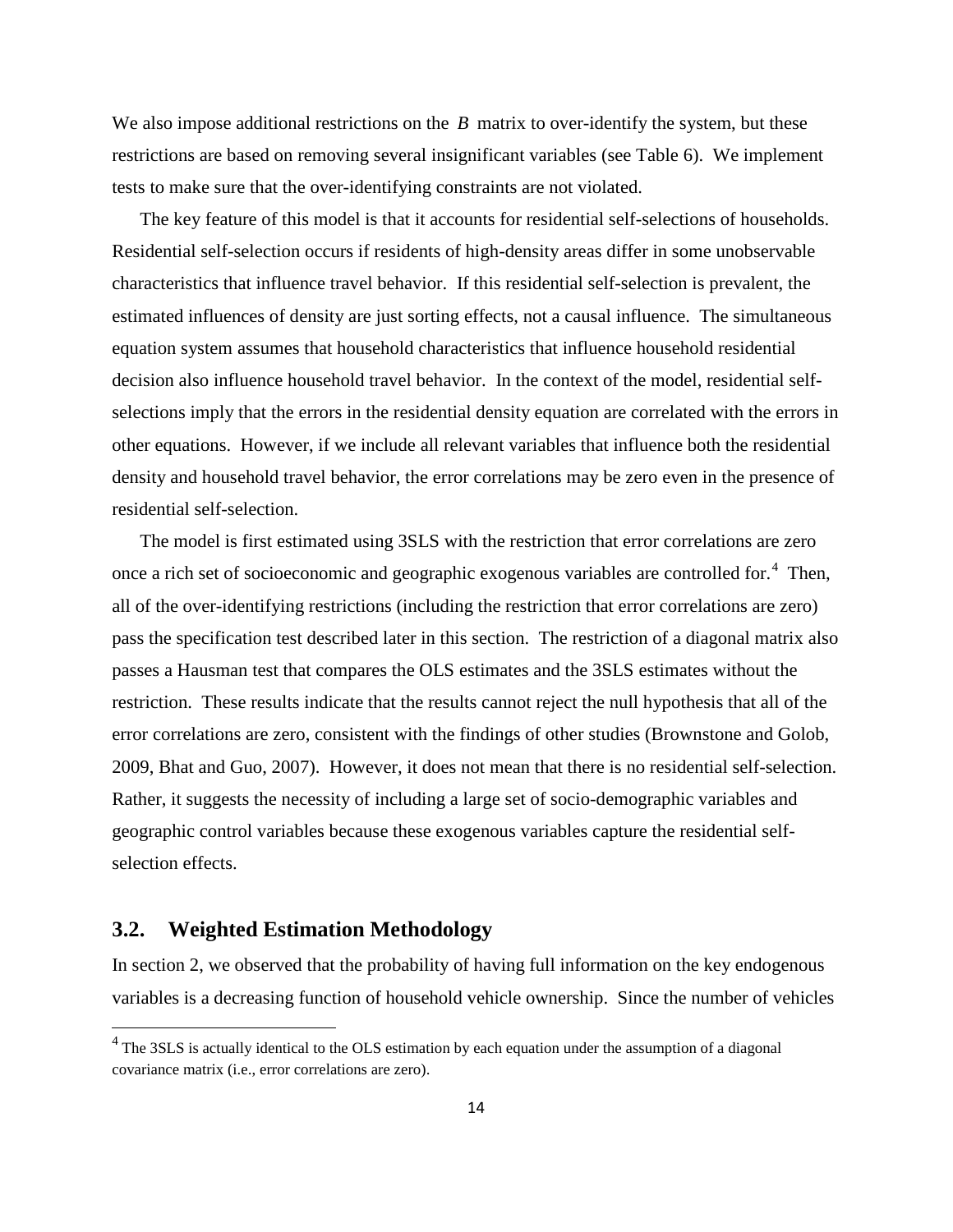in the household is closely related to the endogenous variables in our model, this means that the estimation sample is effectively stratified on the endogenous variables. This non-randomness of missing data may cause biased results and inferences.

There are two approaches to correct for the bias caused by this non-random missing data problem: the structural approach<sup>[5](#page-14-0)</sup> and the weighting approach. Following Brownstone and Golob (2009), we use the weighted estimation methodology. The weighted estimation is always inefficient, but it does not rely on functional form assumptions that are hard to justify. It also allows easy implementation of allowing for error heteroskedasticity.

The weights are defined to compensate for the different probabilities of having complete energy information. Since the probabilities of having full information for households owning more vehicles are lower, the households with more vehicles must be weighted more. The weights are calculated as the inverse probability of having full information. For example, since 93.5% have full information on the key endogenous variables for households owning one vehicle, the inverse probability (the weight) is 1.07. Likewise, since 29.6% have full information for households owning 5 or more vehicles, the weight is 3.38. The weighted estimator is defined as

$$
\underset{A,B}{\arg\min} \sum_{i} w_i [(I - A) y_i - BX_i]' \Omega^{-1} [(I - A) y_i - BX_i], \qquad (3)
$$

where *w* denote the weights. The covariance of the weighted estimator above is given by

$$
V = \Psi^{-1} \Lambda \Psi^{-1},
$$
  
\n
$$
\Psi = -E \left[ \frac{\partial^2 w_i L_i(\theta; y_i, X_i)}{\partial \theta \partial \theta'} \right],
$$
  
\n
$$
\Lambda = E \left[ \left( \frac{\partial w_i L_i(\theta; y_i, X_i)}{\partial \theta} \right) \left( \frac{\partial w_i L_i(\theta; y_i, X_i)}{\partial \theta'} \right) \right],
$$
\n(4)

where  $L_i$  is the log likelihood function, and  $\theta$  is the parameter vector.

Usual computer programs provide the weighted estimation solution. However, these programs use  $\Psi^{-1}$  to estimate the covariance of the estimator, and this is clearly biased.

<span id="page-14-0"></span><sup>5</sup> The structural approach proposed by Heckman (1979) specifies a separate binomial probit model of whether the household has complete energy information. Then, the specified equation is added to the original structural system and the equation system is estimated. However, Heckman's method is known to be very sensitive to model specifications because it relies on a joint normality assumption among error terms, which is very strong assumption.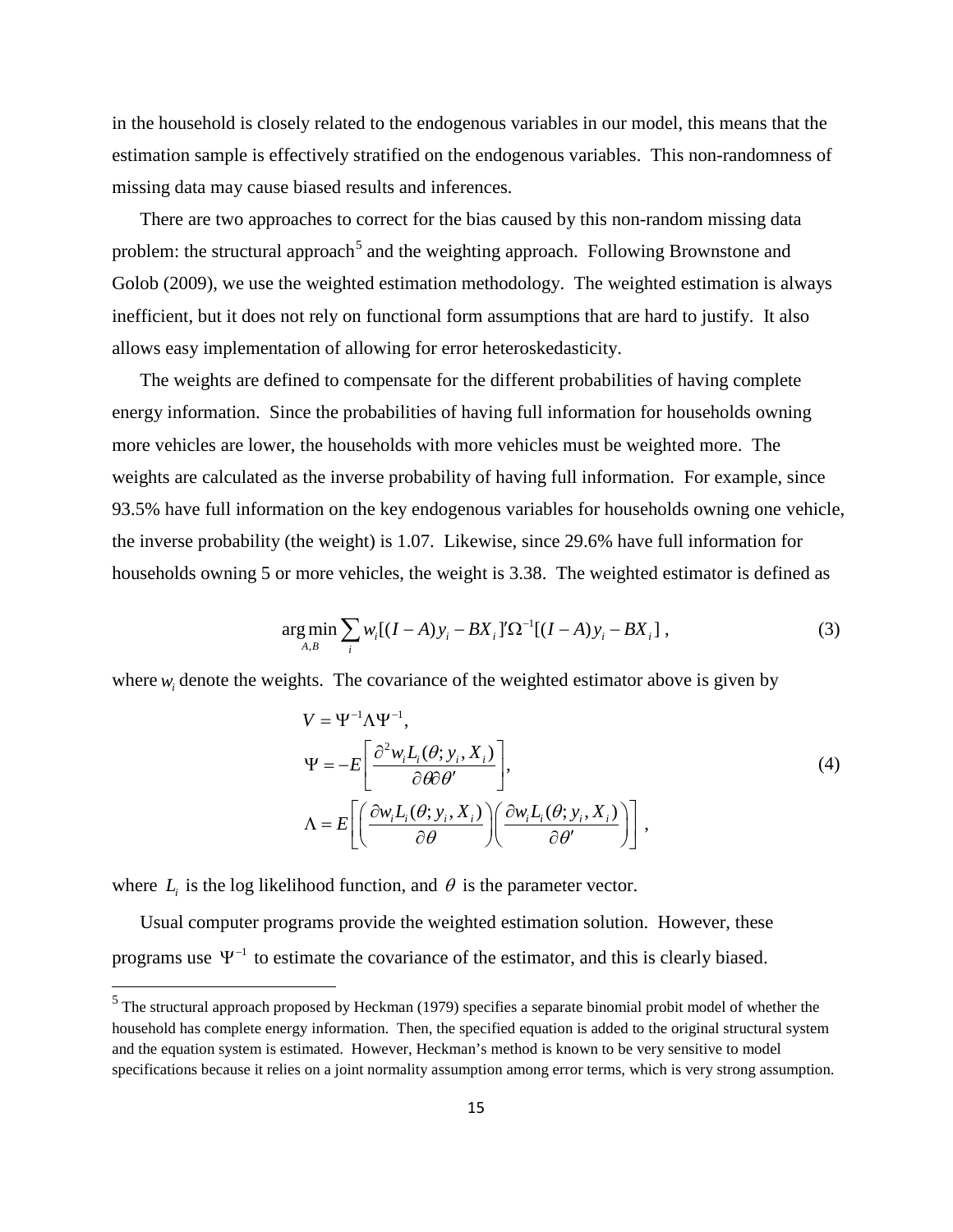Following Brownstone and Golob (2009), we use the wild bootstrap method (Horowitz, 2002) to generate standard errors for the weighted estimates. This bootstrap works by taking the vector of estimated residuals, denoted by  $e_i$ , for each observation and multiplying by  $(1 - \sqrt{5})/2$  with probability  $(1 + \sqrt{5}) / (2\sqrt{5})$  and by  $(1 + \sqrt{5}) / 2$  with probability  $1 - (1 + \sqrt{5}) / (2\sqrt{5})$ . This implies that across the bootstrap repetitions the residuals will have mean equal to  $e_i$  and covariance equal to  $e_i e_i'$ , which is the same approximation used to derive White heteroscedasticconsistent standard errors. This bootstrap procedure will yield consistent standard errors even if the errors in the model are actually heteroscedastic. We used 200 bootstrap iterations to generate standard errors for the weighted estimates.

As it is mentioned earlier in this section, the structural model is imposing restrictions on the coefficients and the covariance matrix. One drawback of using weighted estimation is that since they are not equivalent to maximum likelihood estimation, standard likelihood ratio tests for over-identifying restrictions cannot be used. Therefore, we implemented a bootstrap test for overidentifying restrictions (including the restrictions on the covariance matrix) by bootstrapping the variance of the difference between the restricted and the unrestricted reduced forms. The reduced form is given by

$$
y_i = CX_i + \mu_i \tag{5}
$$

where *C* are the reduced form coefficients. The over-identifying (or structural) restrictions are given by

$$
C = (I - A)^{-1}B
$$
  
\n
$$
Cov(\mu_i) = (I - A)^{-1'}\Omega(I - A)^{-1}.
$$
\n(6)

Our test statistic then is given by

$$
(C_R - C_U)' \sum^{-1} (C_R - C_U) , \qquad (7)
$$

where  $C_R$  are the restricted reduced form coefficients,  $C_U$  are the unrestricted reduced form coefficients, and  $\Sigma$  is the bootstrap variance estimate of  $(C_R - C_U)$ . If the restrictions are correct, then this statistic follows a Chi-squared distribution with degrees of freedom equal to the number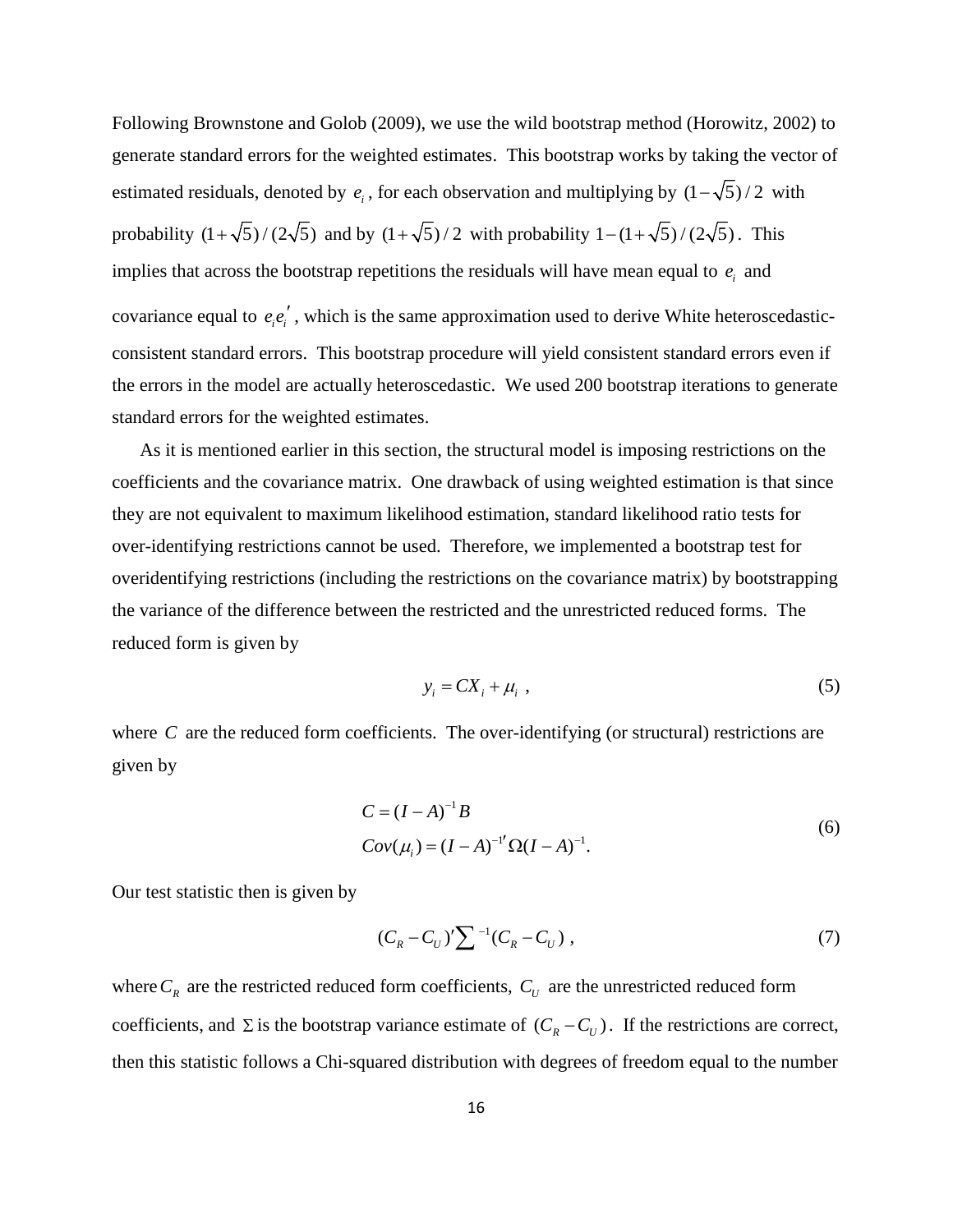of restrictions. The final model presented in the next section cannot reject the null hypothesis that the overidentifying restrictions on the empirical specification (i.e., the restrictions on the coefficient matrices *A* and *B* and the restriction on the diagonal residual matrix) are correct.

We also implemented a Hausman (1978) test to check whether the assumption of a diagonal covariance matrix is acceptable in cases that all of the over-identifying restrictions (including the restriction that error correlations are zero) did not pass the specification test described above. The Hausman test compares the 3SLS estimates without imposing the restriction of zero error correlations and the estimates from the restriction. Although most model specifications passed the Hausman test<sup>[6](#page-16-0)</sup>, we decided to be conservative and present the model that passes both the bootstrap over-identification test and the Hausman test.

We implemented another Hausman test of the null hypothesis that the weights are exogenous. This test compares weighted estimates and standard maximum likelihood estimates ignoring the weights. When applied to our final model, the test statistic does not reject the null hypothesis that weights are exogenous at any usual confidence level,<sup>[7](#page-16-1)</sup> and this result is fairly robust to changes in model specification. The coefficients are not much different between the weighted and unweighted estimates. Because unweighted estimation (i.e., standard maximum likelihood estimation) is fully efficient, standard errors for unweighted estimation are reduced. Also, both weighted and unweighted estimates pass the over-identification describes above. We therefore decided to present the unweighted estimation result as the final result.

Finally, we implemented formal tests of whether the results from the national and the California subsample are systematically different. Since we used unweighted estimation, standard tests for maximum likelihood estimation are valid. We used the Hausman test to compare the coefficients between the two cases. The unrestricted model is the model using the data that contains both national and California subsample, which is composed of 6613 observations. The restricted model is the model with the same specification, but using the data containing only 2079 California subsample. This test statistic rejected the null hypothesis of no systematic differences. $8$  As another test, we included interaction terms with a dummy variable

<span id="page-16-0"></span> $<sup>6</sup>$  In the final model presented, P-value (prob.>chi2) is 0.9572 when the intercepts are included in comparison.</sup> Otherwise, P-value is 0.9535.

<span id="page-16-1"></span><sup>&</sup>lt;sup>7</sup> P-value (prob.>chi2) is 0.5774 when the intercepts are included in comparison. Otherwise, P-value is 0.9798.

<span id="page-16-2"></span> $8$  P-value is 0.003.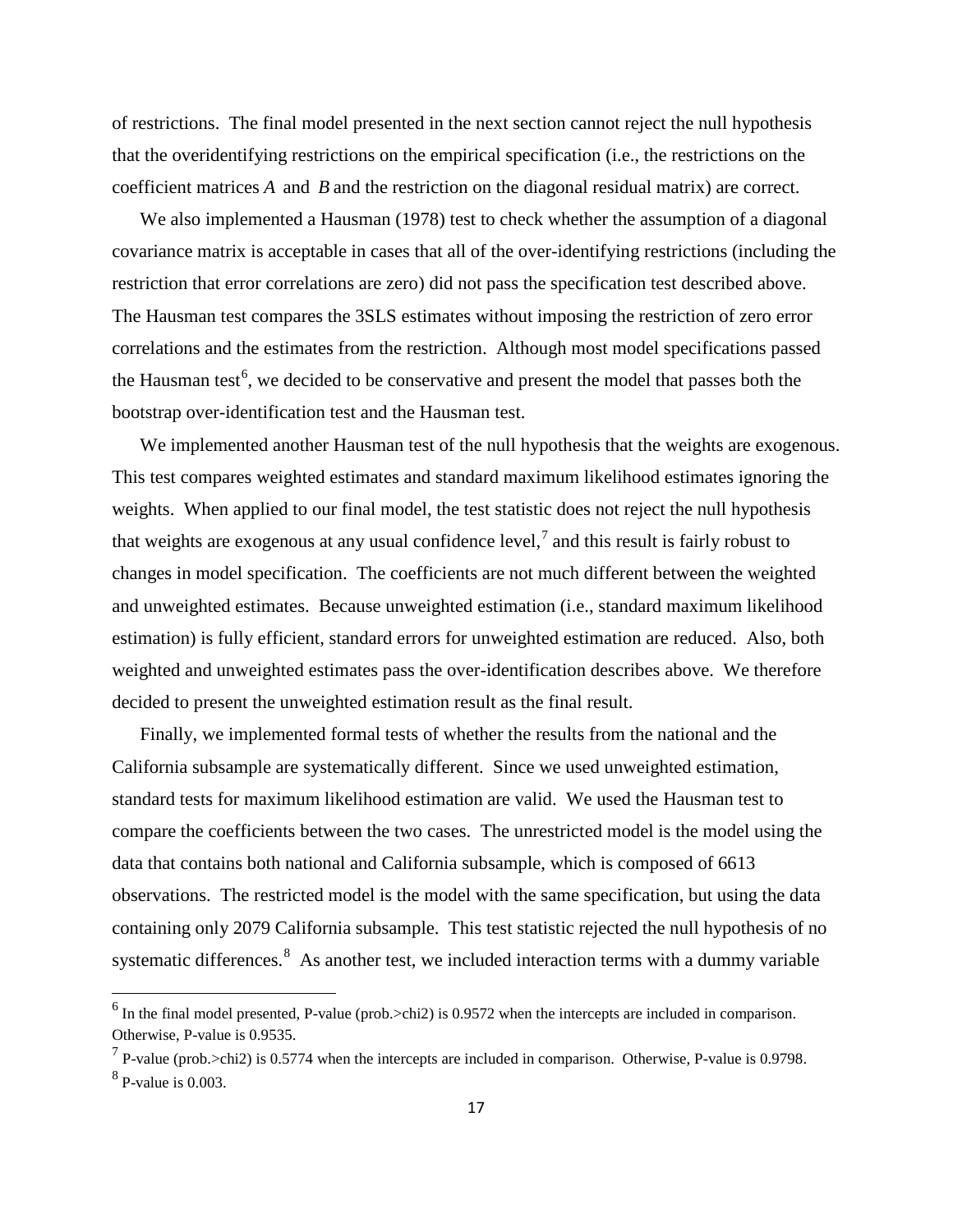for being in the California subsample for all variables in the model, and the null hypothesis is that all coefficients for these interaction terms are zero. We dropped the Extensive Rail MSAs dummy so that this dummy does not affect the result since California doesn't have any MSA of this variable. This test statistic also rejected the null that all coefficients are zero, which implies that the result of California is not the same as that of the national sample.

## **4. Results and Interpretation**

### **4.1. Estimation Results**

l

The structural equation model was estimated using the unweighted OLS (i.e., 3SLS with the restriction of a diagonal covariance matrix), and heteroscedasticity-robust standard errors are estimated using the wild bootstrap method described in the previous section. The best model uses housing density at the census block level as the measure of urban spatial structure, but the models using other six land use density variables<sup>[9](#page-17-0)</sup> also produce similar results. The urban/rural dimension variable is used to control for geographic heterogeneity. Note that the model is estimated under the assumption that the structural errors are uncorrelated. The best model using housing density and the urban/rural dimension variable passes the bootstrap test for overidentifying restrictions including the restriction on the residual correlation matrix at any usual level of confidence.

We also used the MSA category variable<sup>[10](#page-17-1)</sup> and the census region variable<sup>[11](#page-17-2)</sup> to control for geographic heterogeneity. The estimated impacts of residential density on vehicle usage are not much different from the results of the model using the urban/rural dimension variable, but the influences of these geographic control variables are quantitatively less than the influences of the

<span id="page-17-0"></span><sup>&</sup>lt;sup>9</sup> 2001 NHTS provides seven levels of density variables: population and housing density at the census and block level, percentage of renter occupied-housing units at both the block group and tract group level, and jobs per square mile at the tract level.

<span id="page-17-1"></span><sup>&</sup>lt;sup>10</sup> This variable is categorized as  $1=MSA$  of 1 million or more with rail,  $2=MSA$  of 1 million or more and not in 1, 3=MSA less than 1 million, and 4=Not in MSA.

<span id="page-17-2"></span> $11$  The census region variable is defined by the Census Bureau and it divides states into four groups: northeast, midwest, south, and west.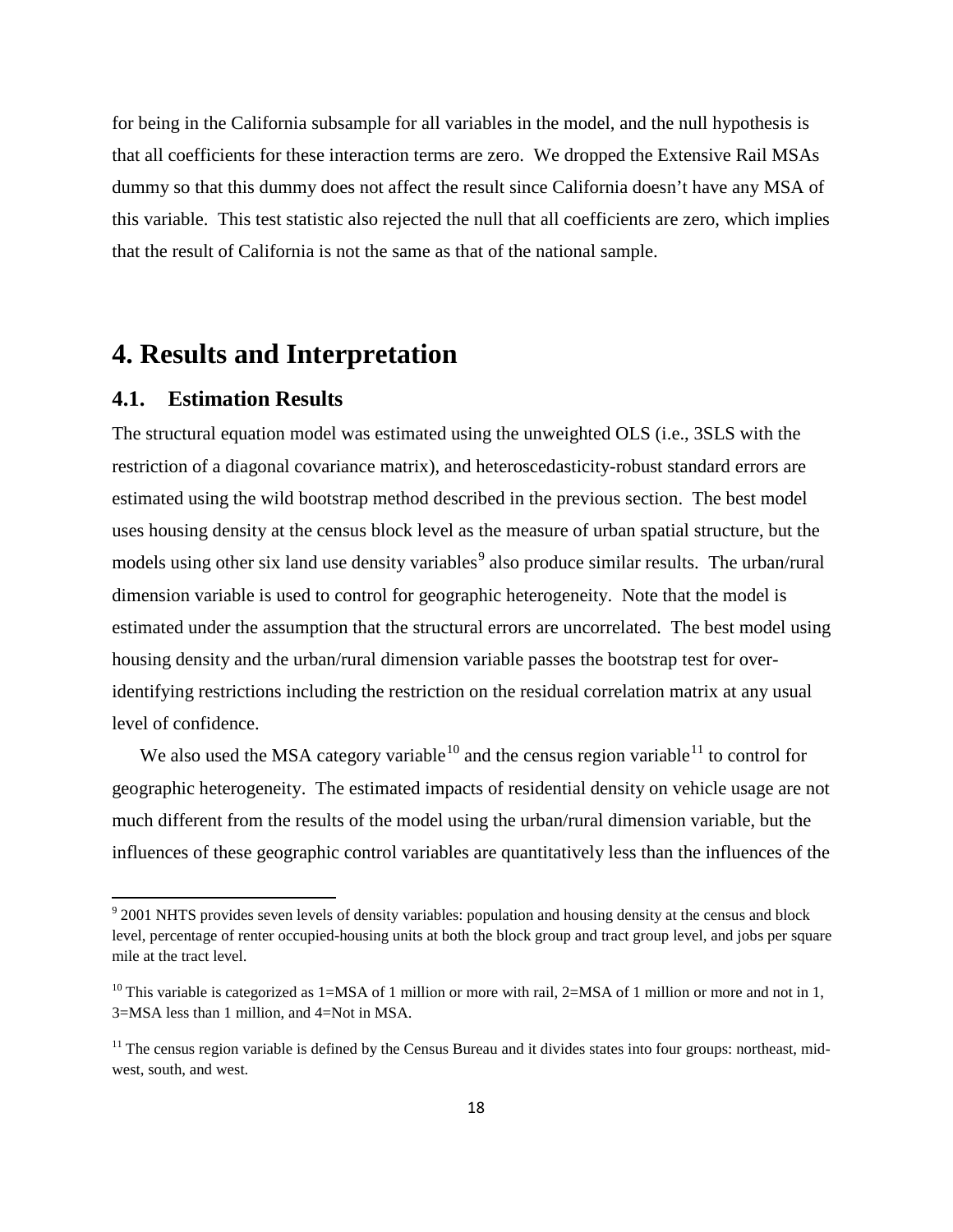urban/rural dimension. In addition, the models using these geographic control variables do not pass the bootstrap test for over-identifying restrictions, unlike the model using the urban/rural dimension. Thus, we present the results of the best model using housing density and the urban/rural dimension variable. The results for the structural model are given in Table 6.

Table 7 gives the restricted reduced form coefficients corresponding to the structural model in Table 6. The restricted reduced form coefficients are calculated from the formula  $C_R = (I - A)^{-1}B$  in equation (6), where *A* and *B* are the structural model coefficients. The reduced form coefficients give the total effects of the exogenous variables on the endogenous variable. For example, controlling for all of the other exogenous variables in the model households living in New York, Chicago, Boston, Washington, and Philadelphia drive 2530 fewer miles and consume 134 gallons less fuel each year.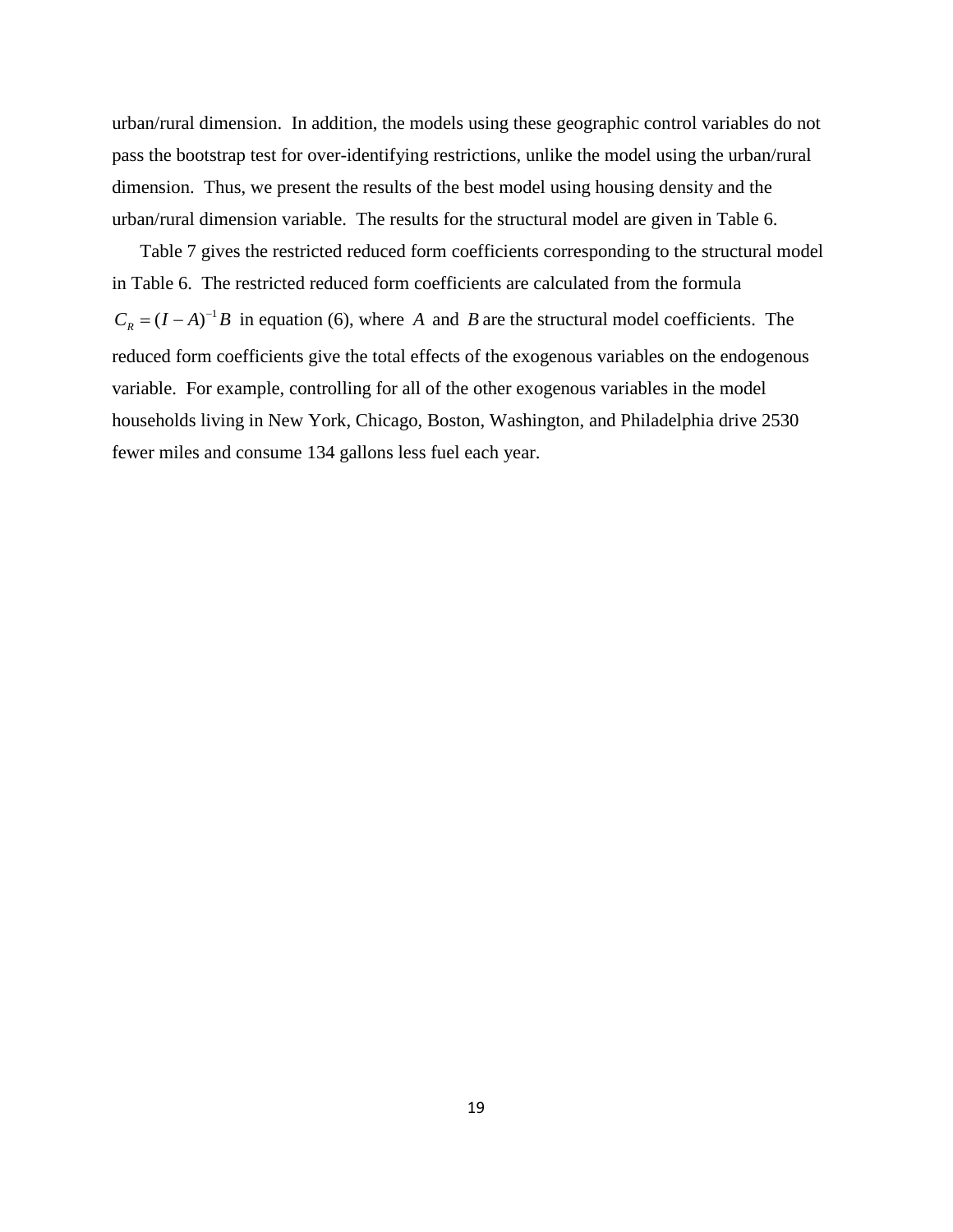|                                                   |                                                      | Endogenous variables                                 |                                                                          |
|---------------------------------------------------|------------------------------------------------------|------------------------------------------------------|--------------------------------------------------------------------------|
| <b>Explanatory variables</b>                      | Household fuel<br>consumption per year in<br>gallons | Total mileage per year for<br>all household vehicles | Dwelling units per sq. mile<br>in units of 1,000 - census<br>block group |
| Dwelling units per sq. mile in units of 1,000 -   | $-6.1$                                               | $-1341$                                              |                                                                          |
| census block group                                | $(-2.18)$                                            | $(-7.02)$                                            |                                                                          |
| Total mileage per year for all household vehicles | 0.0441<br>(43.18)                                    |                                                      |                                                                          |
| Annual household income in units of \$10,000      | 7.8                                                  | 639                                                  | $-0.021$                                                                 |
| Number of children                                | (6.56)<br>8.0<br>(2.18)                              | (9.45)<br>128<br>(0.42)                              | $(-5.17)$<br>$-0.045$                                                    |
| Number of workers                                 | $-24.4$<br>$(-0.37)$                                 |                                                      | $(-2.50)$<br>0.056<br>(1.83)                                             |
| 1-worker household                                | 25.1                                                 | 3950                                                 |                                                                          |
| 2-worker household                                | (0.37)<br>67.7                                       | (6.37)<br>6603                                       |                                                                          |
| 3-worker household                                | (0.50)<br>60.8<br>(0.28)                             | (6.96)<br>11510<br>(6.41)                            |                                                                          |
| Number of drivers                                 | 22.6                                                 | 7811                                                 | $-0.067$                                                                 |
| 1-driver household                                | (3.20)                                               | (3.37)<br>$-1835$<br>$(-0.79)$                       | $(-0.97)$<br>$-0.316$<br>$(-3.24)$                                       |
| 2-driver household                                |                                                      | $-2126$<br>$(-0.45)$                                 | $-0.532$<br>$(-3.47)$                                                    |
| 3-driver household                                |                                                      | $-3240$<br>$(-0.43)$                                 | $-0.716$<br>$(-2.94)$                                                    |
| Respondent has college degree                     | $-22.2$<br>$(-2.90)$                                 |                                                      |                                                                          |
| Respondent has postgraduate degree                | $-52.8$<br>$(-5.00)$                                 |                                                      |                                                                          |
| Respondent is retired                             |                                                      | $-3011$                                              | $-0.154$                                                                 |
| Single-person household                           |                                                      | $(-3.28)$<br>$-1997$                                 | $(-2.68)$<br>$-0.098$                                                    |
|                                                   |                                                      | $(-2.23)$                                            | $(-1.33)$                                                                |
| Race is Asian                                     | $-41.6$                                              | $-2305$                                              | 0.471                                                                    |
| Race is Hispanic                                  | $(-3.15)$                                            | $(-2.56)$<br>$-1153$                                 | (3.35)<br>0.397                                                          |
| Race is Black                                     |                                                      | $(-0.87)$                                            | (3.67)<br>0.118<br>(1.51)                                                |
| Race is mixed White & Hispanic                    |                                                      |                                                      | 0.195<br>(1.80)                                                          |
| Extensive Rail MSAs <sup>2)</sup>                 | $-18.3$                                              | $-1724$                                              | 0.601                                                                    |
| Household resides in Second City <sup>3)</sup>    | $(-2.46)$                                            | $(-2.74)$                                            | (10.59)                                                                  |
|                                                   | $-71.2$<br>$(-5.30)$                                 | $-2348$<br>$(-2.75)$                                 | 1.865<br>(36.98)                                                         |
| Household resides in Suburban                     | $-73.6$                                              | $-1913$                                              | 1.597                                                                    |
|                                                   | $(-5.71)$                                            | $(-2.13)$                                            | (36.31)                                                                  |
| Household resides in Town                         | $-44.1$<br>$(-3.69)$                                 | $-1330$<br>$(-1.63)$                                 | 0.497<br>(16.50)                                                         |
| Household resides in Urban                        | $-68.8$<br>$(-3.78)$                                 | $-2777$<br>$(-2.42)$                                 | 3.914<br>(56.44)                                                         |

### **Table 6: Structural Model Coefficients**

Notes: 1) The bootstrapped t-statistics are in parentheses. 2) Extensive Rail MSAs include New York, Chicago, Boston, Washington, and Philadelphia. 3) The urban/rural dimension variable divides urban form into 5 categories: urban, second city, suburban, town, and rural. The classification is based on the contextual density measure (density in the context of its surrounding area)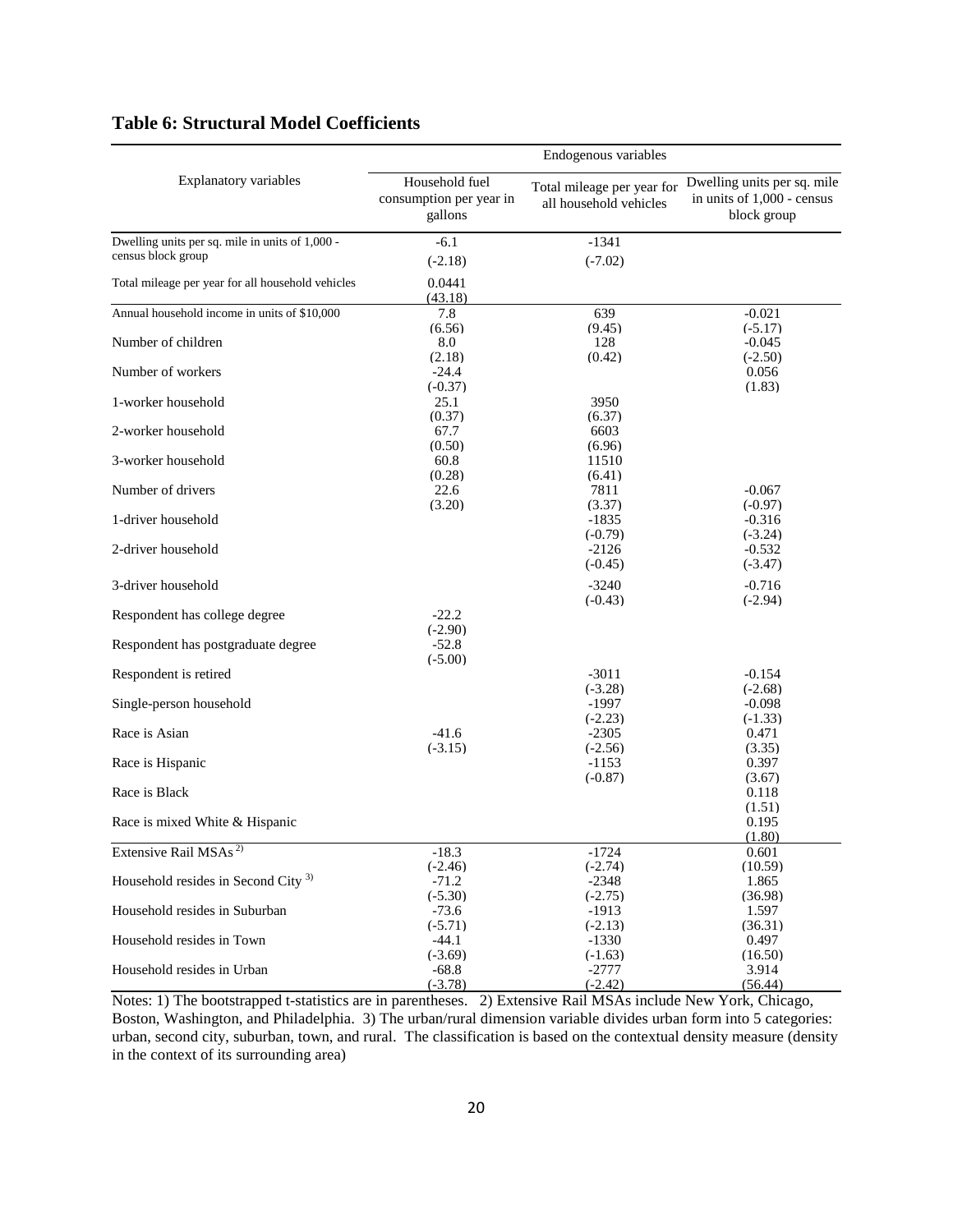|                                                |                                                      | Endogenous variables                                 |                                                                          |
|------------------------------------------------|------------------------------------------------------|------------------------------------------------------|--------------------------------------------------------------------------|
| <b>Explanatory variables</b>                   | Household fuel<br>consumption per year in<br>gallons | Total mileage per year for<br>all household vehicles | Dwelling units per sq. mile<br>in units of 1,000 - census<br>block group |
| Annual household income (\$10,000)             | 37.4                                                 | 668                                                  | $-0.021$                                                                 |
| Number of children                             | (11.56)                                              | (9.75)                                               | $(-5.17)$                                                                |
|                                                | 16.6                                                 | 188                                                  | $-0.045$                                                                 |
| Number of workers                              | (1.22)                                               | (0.62)                                               | $(-2.50)$                                                                |
|                                                | $-28.1$                                              | $-76$                                                | 0.056                                                                    |
| 1-worker household                             | $(-0.42)$<br>199.4                                   | $(-1.71)$<br>3950                                    | (1.83)                                                                   |
| 2-worker household                             | (2.81)<br>359.2<br>(2.57)                            | (6.37)<br>6603<br>(6.96)                             |                                                                          |
| 3-worker household                             | 568.9<br>(2.43)                                      | 11510<br>(6.41)                                      |                                                                          |
| Number of drivers                              | 371.7                                                | 7901                                                 | $-0.067$                                                                 |
|                                                | (3.66)                                               | (3.43)                                               | $(-0.97)$                                                                |
| 1-driver household                             | $-60.4$                                              | $-1411$                                              | $-0.316$                                                                 |
|                                                | $(-0.59)$                                            | $(-0.60)$                                            | $(-3.24)$                                                                |
| 2-driver household                             | $-59.1$                                              | $-1412$                                              | $-0.532$                                                                 |
|                                                | $(-0.29)$                                            | $(-0.30)$                                            | $(-3.47)$                                                                |
| 3-driver household                             | $-96.3$                                              | $-2280$                                              | $-0.716$                                                                 |
|                                                | $(-0.29)$                                            | $(-0.30)$                                            | $(-2.94)$                                                                |
| Respondent has college degree                  | $-22.2$<br>$(-2.90)$                                 |                                                      |                                                                          |
| Respondent has postgraduate degree             | $-52.8$<br>$(-5.00)$                                 |                                                      |                                                                          |
| Respondent is retired                          | $-122.8$                                             | $-2804$                                              | $-0.154$                                                                 |
|                                                | $(-2.95)$                                            | $(-3.05)$                                            | $(-2.68)$                                                                |
| Single-person household                        | $-81.8$                                              | $-1866$                                              | $-0.098$                                                                 |
|                                                | $(-2.01)$                                            | $(-2.07)$                                            | $(-1.33)$                                                                |
| Race is Asian                                  | $-174.0$                                             | $-2936$                                              | 0.471                                                                    |
|                                                | $(-4.22)$                                            | $(-3.11)$                                            | (3.35)                                                                   |
| Race is Hispanic                               | $-76.8$                                              | $-1686$                                              | 0.397                                                                    |
|                                                | $(-1.32)$                                            | $(-1.28)$                                            | (3.67)                                                                   |
| Race is Black                                  | $-7.7$                                               | $-158$                                               | 0.118                                                                    |
|                                                | $(-1.43)$                                            | $(-1.44)$                                            | (1.51)                                                                   |
| Race is mixed White & Hispanic                 | $-12.8$                                              | $-262$                                               | 0.195                                                                    |
|                                                | $(-1.75)$                                            | $(-1.74)$                                            | (1.80)                                                                   |
| Extensive Rail MSAs <sup>3)</sup>              | $-133.6$                                             | $-2530$                                              | 0.601<br>(10.59)                                                         |
| Household resides in Second City <sup>4)</sup> | $(-4.47)$<br>$-296.5$<br>$(-8.10)$                   | $(-4.01)$<br>-4849<br>$(-6.25)$                      | 1.865<br>(36.98)                                                         |
| Household resides in Suburban                  | $-262.2$                                             | $-4054$                                              | 1.597                                                                    |
| Household resides in Town                      | $(-6.58)$                                            | $(-4.76)$                                            | (36.31)                                                                  |
|                                                | $-135.2$                                             | $-1996$                                              | 0.497                                                                    |
| Household resides in Urban                     | $(-3.29)$                                            | $(-2.42)$                                            | (16.50)                                                                  |
|                                                | $-446.7$                                             | $-8025$                                              | 3.914                                                                    |
|                                                | $(-10.73)$                                           | $(-8.91)$                                            | (56.44)                                                                  |

### **Table 7: Restricted Reduce-Form Coefficients**

Notes: 1) The bootstrapped t-statistics are in parentheses. 2) The restricted reduced form coefficients are calculated from the equation (6), where *A* and *B* are the structural model coefficients. 3) Extensive Rail MSAs include New York, Chicago, Boston, Washington, and Philadelphia. 4) The urban/rural dimension variable divides urban form into 5 categories: urban, second city, suburban, town, and rural. The classification is based on the contextual density measure (density in the context of its surrounding area).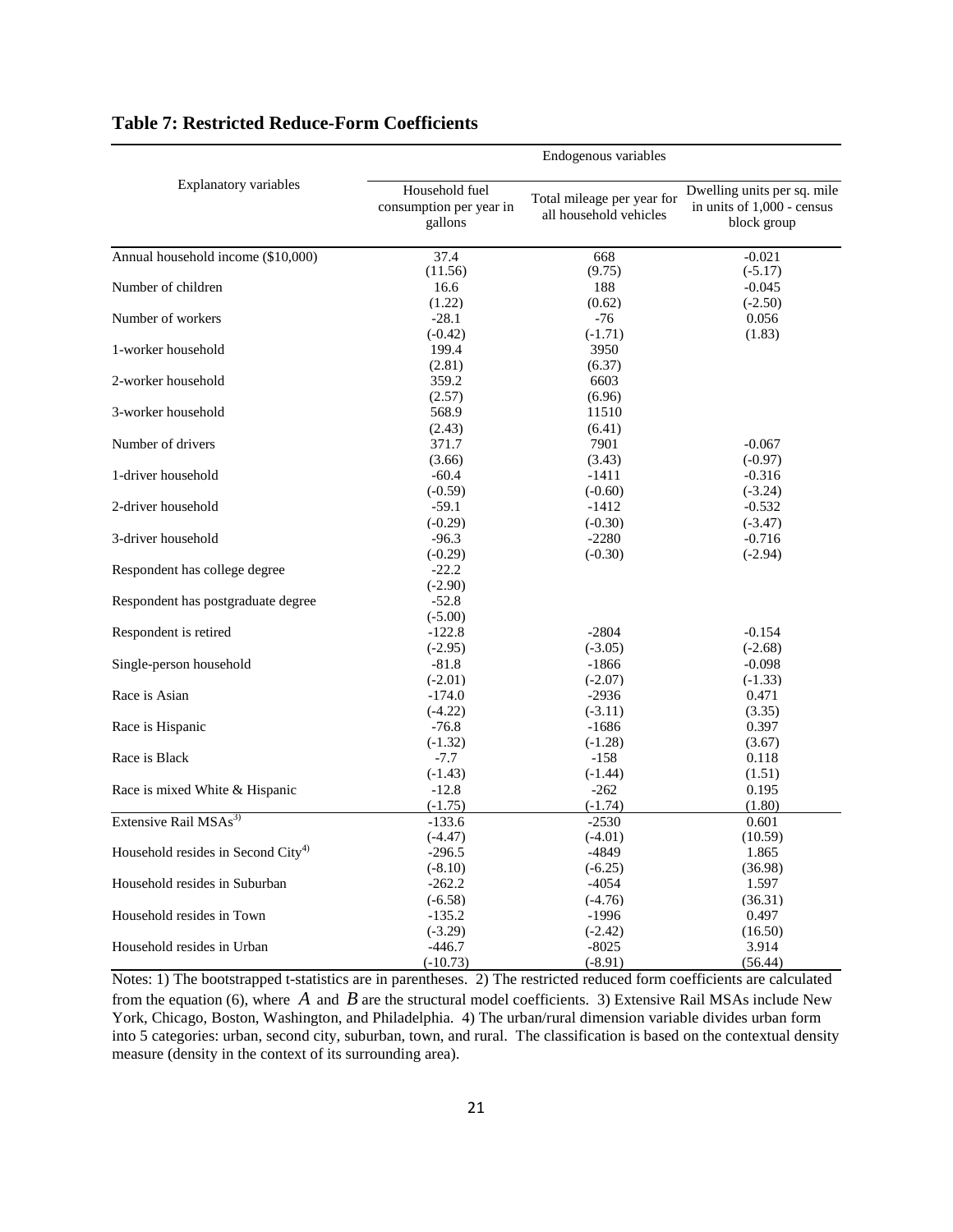#### **4.2. Interpretation of the results**

#### **4.2.1. Relationship among three endogenous variables**

The model implies that if two households are identical in all aspects measured by the sociodemographics variables and residing in the same category of urban/rural dimension, but one household is located in a residential area that is 1000 housing units per square mile denser (roughly 50% of the sample average), the household in the denser area will drive 1341 (6.9%) miles per year less than the household in the less dense area. This yields an arc elasticity of -.08, which is somewhat higher than the overall -.04 elasticity in the meta-analysis performed by Ewing and Cervero (2010) and within the -.05 --.12 range reported in Transportation Research Board (2009). This is the net effect of vehicle ownership level and trip patterns. Also note that this is the partial effect of residential density within a category defined by the urban/rural dimension variable.

We can compare this result with that in California subsample analysis, which uses the same specification including the urban/rural dimension and imposing the same restrictions on the coefficient matrices as in this study. The California subsample is the data containing 2,079 observations, which was used in Brownstone and Golob (2009). In national sample, the coefficient of residential density on household annual mileage is greater than the California subsample result of -780 (3.6%) in response to a 1000 housing units per square mile density change (roughly 40% of the sample average). The Chow test that compares the coefficient from the model using 4534 national data (excluding California) and the coefficient from the model using 2079 California subsample cannot reject the null of no systematic difference at 5% confidence level (P-value is 0.0657). Note however that since the density in California is higher, the similar arc elasticity of VMT with respect to density for the California subsample is -.09 which is slightly higher than we found for our national sample.

The household in a 1000 housing units per square mile denser area will consume 65 (7.0%) fewer gallons of fuel, and this effect of residential density on fuel usage is decomposed into two paths of influence. The mileage difference of 1341 miles leads to a difference of 59 gallons, which is calculated by multiplying 0.0441 gallons per mile (from the coefficient of mileage on fuel consumption in Table 6) by 1341 mileage difference. However, there is an additional direct effect of density on fuel consumption of 6 gallons per 1,000 housing units per square mile. This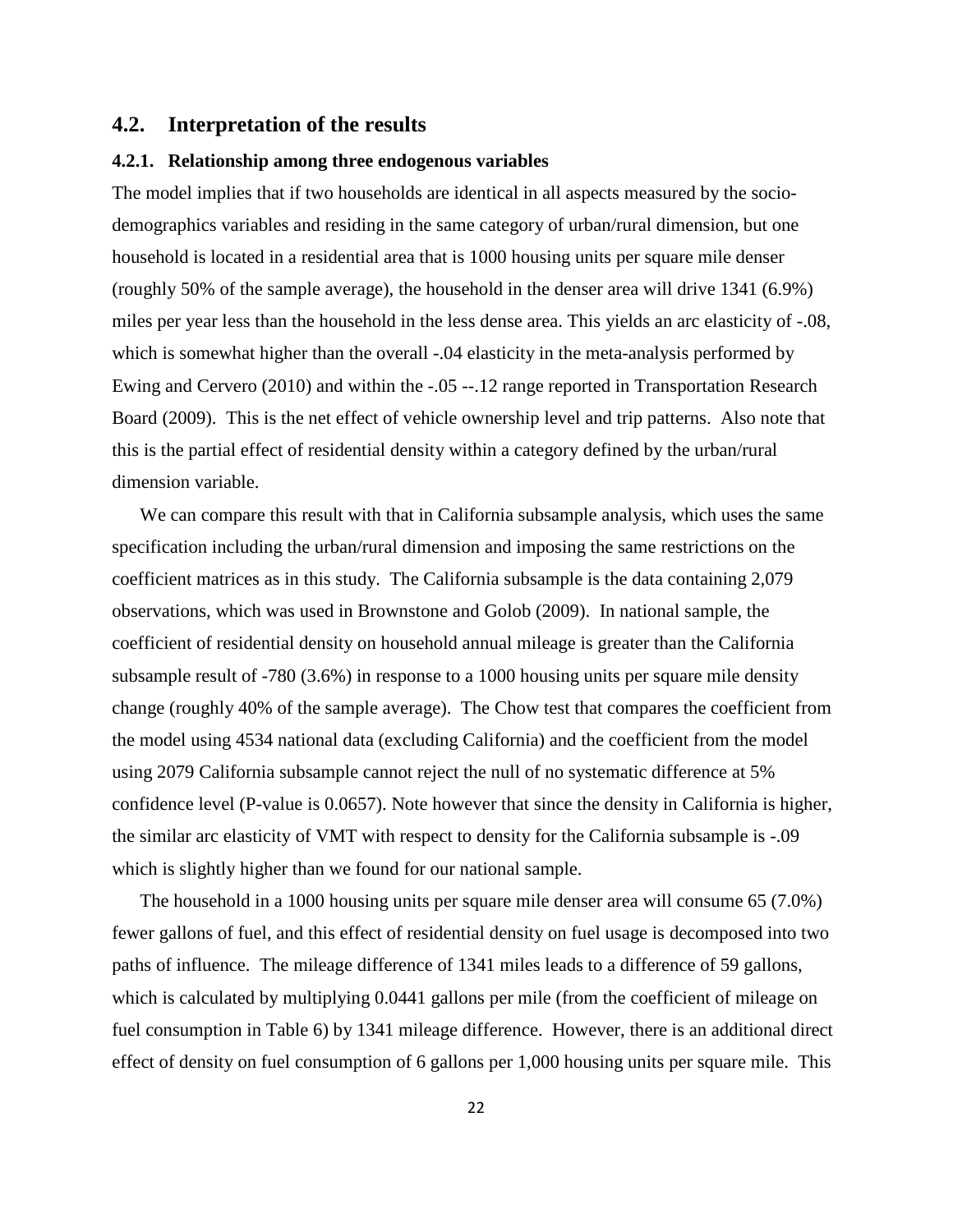is due to the relationship between residential density and fleet fuel economy, a result of vehicle type choice; people in denser area choose more fuel efficient vehicles.

The total impact of density on fuel consumption in national data (65 gallons) is slightly greater than the California subsample result of 47 (4.5%) fewer gallons of fuel in denser area. However, the direct effect of density on fuel consumption (6 gallons) is quantitatively smaller than the California subsample result of 14 gallons and it accounts for only 9% (6/65) of the total impact of residential density on fuel consumption. It is smaller than the California subsample result of 29% (14/47). However, the Chow test does not reject the null hypothesis of no systematic difference between the two coefficients (the direct impact of density on fuel usage) at any usual confidence level (P-value is 0.1043).

#### **4.2.2. Urban/rural dimension and Rail transit dummies**

 $\overline{\phantom{a}}$ 

The results above suggest that residential density has only a modest effect on mileage and fuel consumption (a 50% increase in housing density gives rise to only about 7% decrease in mileage and fuel consumption). However, this is not necessarily the case if both residential density and the urban/rural dimension change simultaneously. This is the total impact of urban/rural dimension on mileage and fuel consumption, and it is given in Table 7 as the reduced-form coefficients.

Since the urban/rural dimension is highly correlated with residential density, the total effect of the urban/rural dimension on mileage is due to both a direct effect and an effect channeled through residential density. From Table 6, because an urban area is 3914 (roughly 200% of the sample average) housing units per square mile denser than rural area, there are 5249 (27% of the sample average) fewer annual miles traveled per household. There is an additional direct effect of 2777 (14%) fewer miles for a household living in urban area compared to a household in a rural area. In total, the household residing in urban area drives 8025 (41%) miles less than the household residing in a rural area, and this is presented as the coefficient in Table  $7<sup>12</sup>$  $7<sup>12</sup>$  $7<sup>12</sup>$  The household living in a suburban area drives 3971 (21%) miles more than a household in an urban

<span id="page-22-0"></span> $12$  The indirect effect (5249 miles) is calculated by multiplying the density difference (3.914) and the effect of density on mileage (1341) (i.e., 3.914\*1341=5249). The total effect is just the sum of the indirect and the direct effect (i.e. 5249+2777=8025).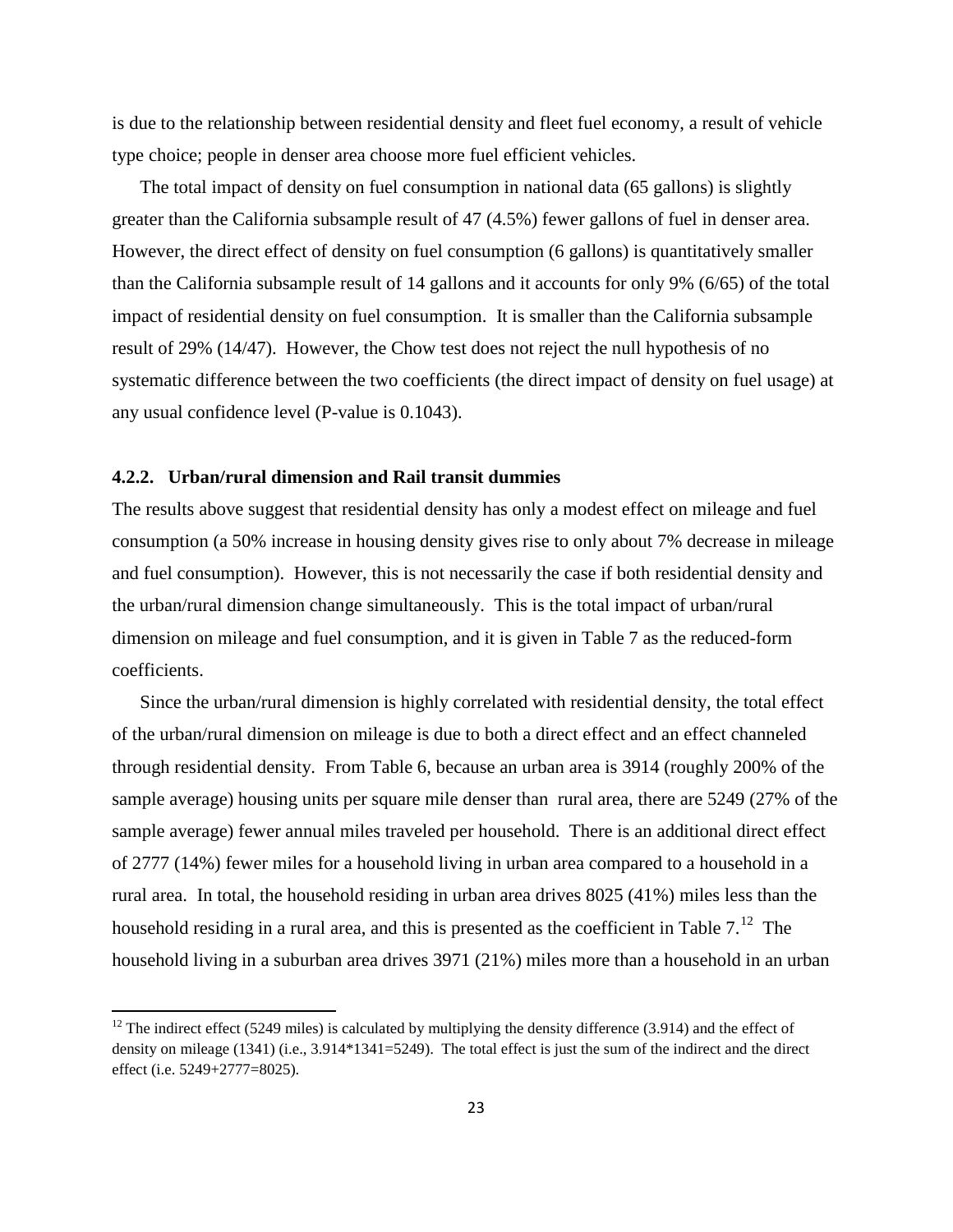area, and this total effect is decomposed into an indirect effect of 3107(16%) miles (calculated by multiplying 2.317 density difference by 1341 mileage per density difference) and a direct effect of 864 (5%) miles.

Note that the urban/rural dimension is defined from the contextual density measure (density in the context of surrounding area). For example, even when a certain region is dense, if its surrounding area is not dense, then the contextual density measure may indicate that the region is a less dense area. The coefficients of the urban/rural dimension in the mileage equation, which is the direct effect of the urban/rural dimension, capture the influences of moving a household from rural to other dimensions holding residential density fixed. The direct effect captures the change in density of its surrounding area holding density of the region fixed. We can also interpret it as if the development around the region has occurred. From Table 6, we can see that the effects of moving a household from rural to other areas (holding density of the region fixed) are statistically significant except for the change from the rural area to the town area.<sup>[13](#page-23-0)</sup>

The effect of the urban/rural dimension variable on fuel consumption is the sum of the direct effect, the effect channeled through mileage, and the effect channeled through residential density. The effect channeled through mileage is obtained by multiplying the total effect of the urban/rural dimension on mileage by the direct effect of mileage on fuel consumption. The effect channeled through residential density is from multiplying the effect of the urban/rural dimension on density by the direct effect of density on fuel consumption. From Table 7, the household living in an urban area consumes 447 (48% of the sample average) fewer gallons of fuel compared to a household living in a rural area. This total effect is decomposed of 69 gallons of direct effect, 354 gallons of effect channeled through mileage, and 24 gallons of effect channeled through residential density.

The effect of rail transit on mileage and fuel consumption can also be decomposed into direct and indirect effects. Surprisingly, the effect of rail transit on mileage is not statistically significant. The indirect effect channeled through residential density does exist, but the magnitude is not large and statistically insignificant. Therefore, the specifications that include this rail transit dummy are not presented. Among the MSAs which have rail transit several large

 $\overline{\phantom{a}}$ 

<span id="page-23-0"></span> $13$  But, the effect of moving a household from a non-rural to another non-rural area (holding density fixed) is not significant.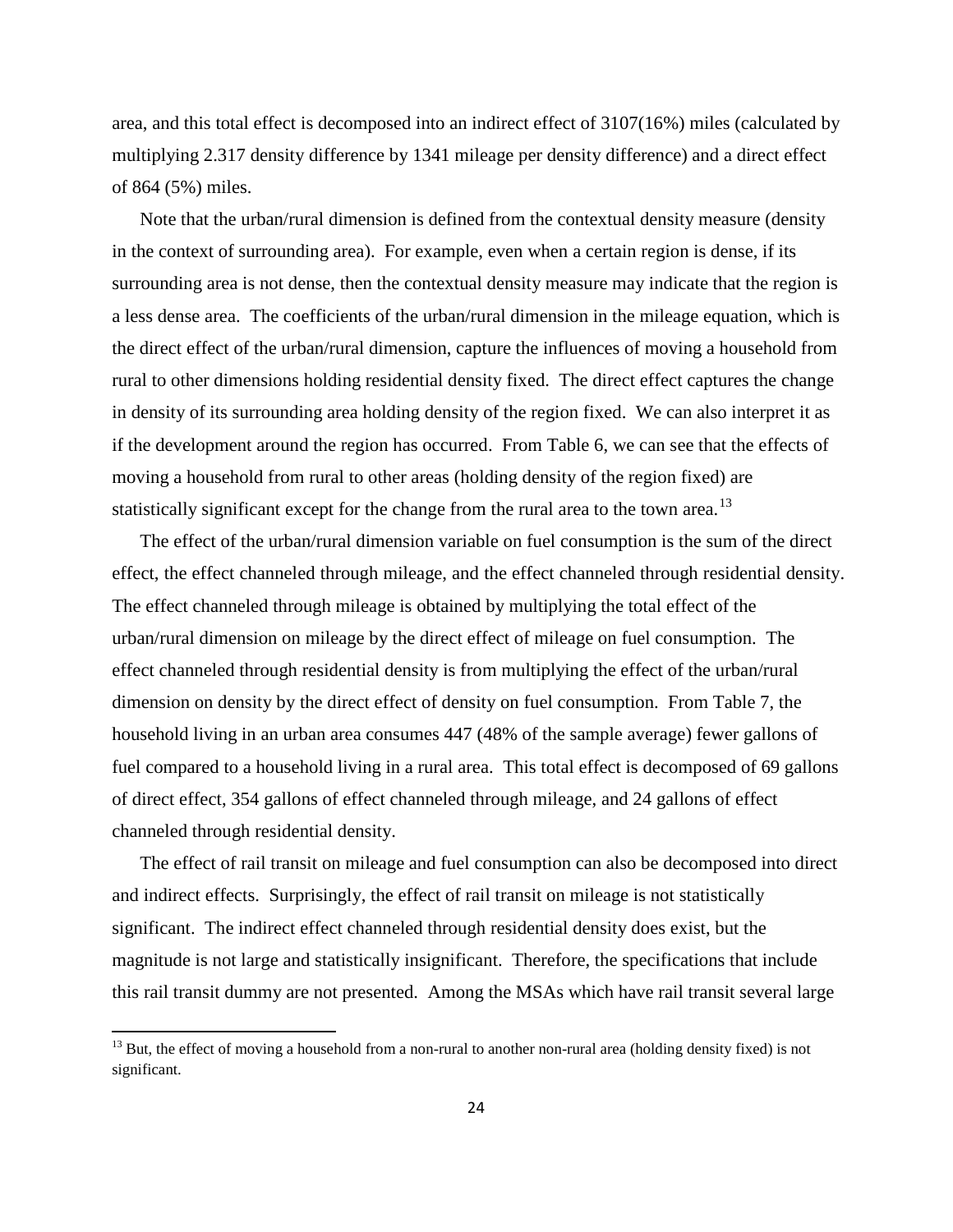old cities, including New York, Chicago, Boston, Washington, and Philadelphia, were separated into a new dummy variable and labeled as "Extensive Rail MSAs." This Extensive Rail MSAs dummy has significant influences on both mileage and fuel consumption, unlike the rail transit dummy. From Table 7, a household living in one of these large old cities is predicted to drive 2530 (13% of the sample average) miles less and consume 134 (14%) fewer gallons of fuel than the other household.

#### **Simulation using the urban/rural dimension**

The total effect of the urban/rural dimension can be interpreted as the impact of a program that alters urban form from changing the initial category of the urban/rural dimension into another category. Table 8 reports the total effect of every category change of the urban/rural dimension. Note that the discrete category changes are accompanied by the associated density changes, which are the coefficients in the density equation in Table 6. The same calculation methods are applied to all category changes as described above, but the percentage changes are calculated based on the mean of each category. Since standard errors are presented, we can see the statistical significances of the effect of moving households.

When we move a household from a rural to an urban area, the effect is to reduce annual household mileage by 34%. The household living in an urban area is predicted to drive 18% fewer miles than the household living in a suburban area. When we move the household from a rural to a suburban area, the household will drive less by 17%. All these effects of category changes are statistically significant except for the change from suburban to second city category. All these percentage changes are higher when the households move from denser areas to less dense areas because of the low base effects when percentages are calculated. Percentage change in fuel consumption is slightly higher than percentage change in mileage in most dimensions reflecting the tendency toward more fuel efficient vehicle choices in denser area.

The effects of this program is very similar to the results of Bento et al. (2005), where the authors implemented a similar simulation that moves a household from a city which has the same characteristics as Georgia to a city which has the same characteristics as Boston. In Bento et al., the simultaneous changes in all characteristics of the cities influenced the household travel behavior significantly, which is consistent with our results.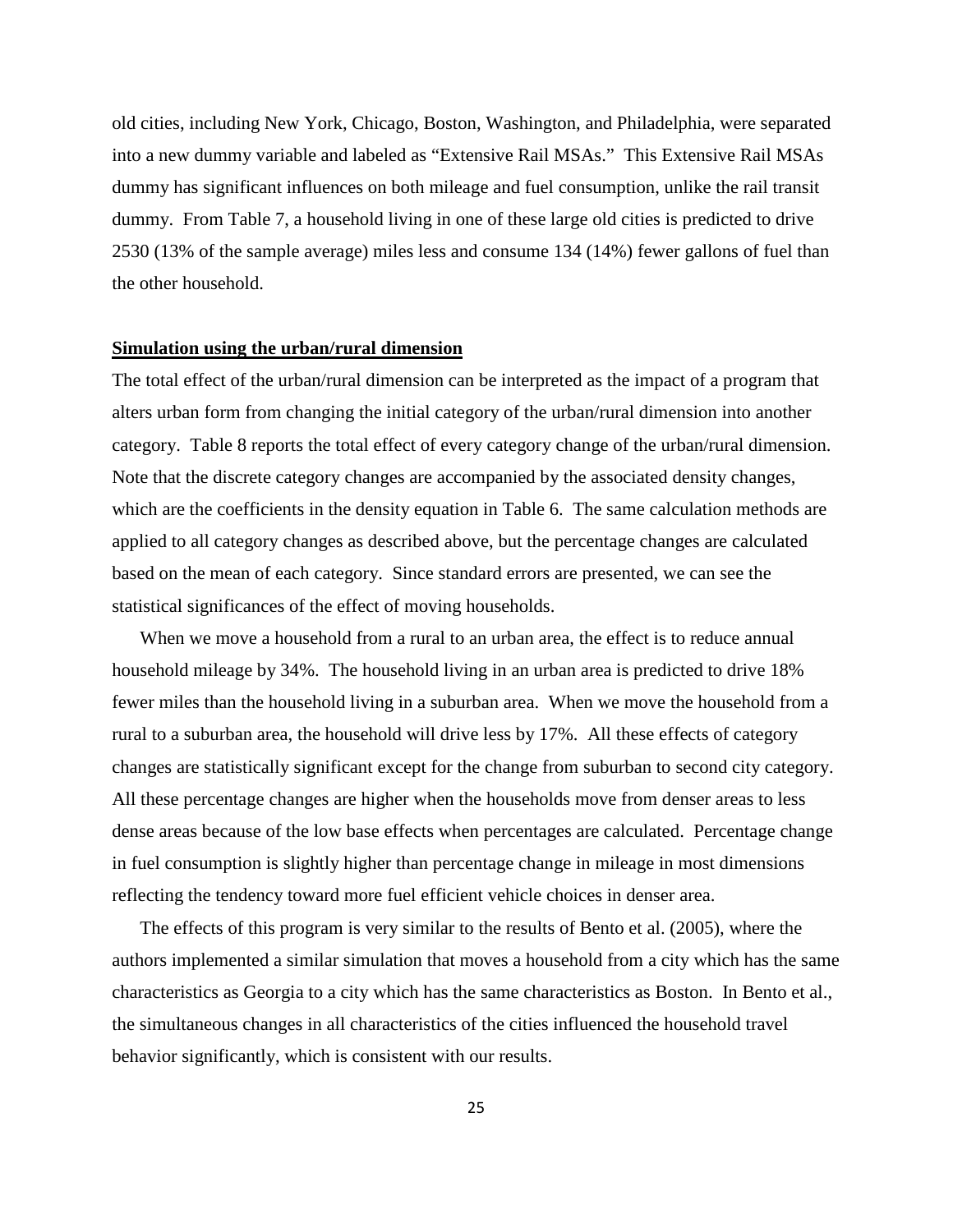The effects of this program using California data are much smaller than the results using national data. The effects of most category changes are only about half of those of national data. In California, the effects of category changes are frequently statistically insignificant, unlike the results from the national data. The effects of this program in California data is given in Table 9.

Note that while we compare the magnitudes of the effects of density and urban/rural dummies between California and other regions, we cannot say much about the reasons for these differences. The different effects of density may be due to the differences in urban spatial structure that are not captured by the density variable or by the urban/rural dimension dummies. This conjecture is consistent with Bento et al. (2005), which shows how travel behavior interacts with various attributes of urban forms that vary by regions. But, there could be other factors such as fuel prices and availability of mass transit that also differ by regions.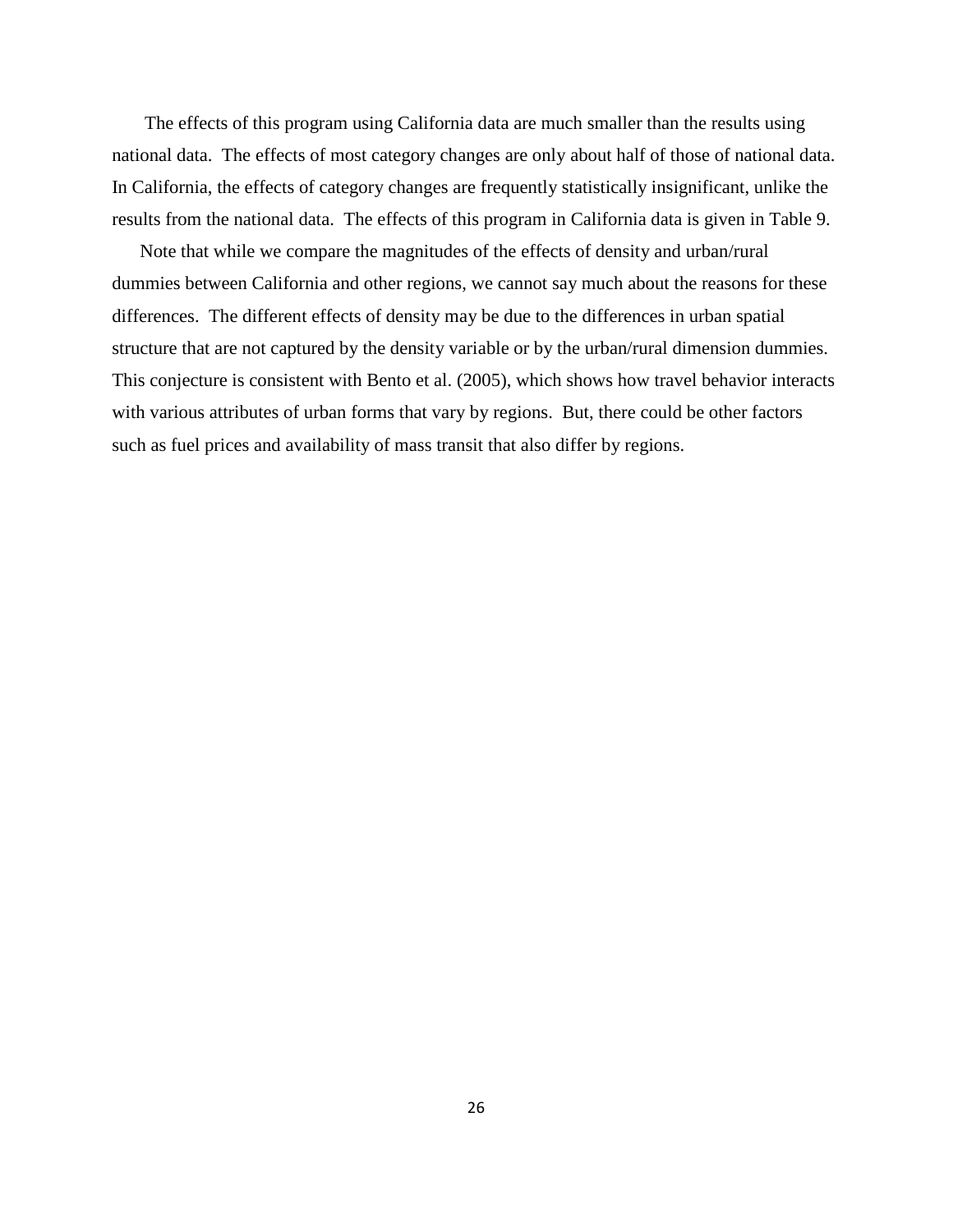## **Table 8: The influences of a program that moves a household across the urban/rural dimension (4992 national sample)**

| From        |                   | Urban    |                   | Second city |                   | Suburban  |                   | Town      | Rural             |           |
|-------------|-------------------|----------|-------------------|-------------|-------------------|-----------|-------------------|-----------|-------------------|-----------|
| To          | Mileage<br>change | % Change | Mileage<br>change | % Change    | Mileage<br>change | % Change  | Mileage<br>change | % Change  | Mileage<br>change | % Change  |
| Urban       |                   |          | $-3176$           | $-19.71%$   | $-3971$           | $-17.92%$ | $-6029$           | $-26.11%$ | $-8025$           | $-33.89%$ |
|             |                   |          | (881)             |             | (847)             |           | (857)             |           | (900)             |           |
| Second city | 3176              | 31.45%   |                   |             | $-795$            | $-3.59%$  | $-2852$           | $-12.35%$ | -4849             | $-20.48%$ |
|             | (881)             |          |                   |             | (819)             |           | (763)             |           | (775)             |           |
| Suburban    | 3971              | 39.32%   | 795               | 4.93%       |                   |           | $-2058$           | $-8.91\%$ | -4054             | $-17.12%$ |
|             | (847)             |          | (819)             |             |                   |           | (744)             |           | (852)             |           |
| Town        | 6029              | 59.70%   | 2852              | 17.70%      | 2058              | 9.29%     |                   |           | -1996             | $-8.43%$  |
|             | (857)             |          | (763)             |             | (744)             |           |                   |           | (824)             |           |
| Rural       | 8025              | 79.46%   | 4849              | 30.08%      | 4054              | 18.30%    | 1996              | 8.65%     |                   |           |
|             | (900)             |          | (775)             |             | (852)             |           | (824)             |           |                   |           |

**A. Changes in household annual mileage**

#### **B. Changes in household annual fuel consumption**

| From        |                         | Urban    |                         | Second City |                         | Suburban  |                         | Town       |                         | Rural      |
|-------------|-------------------------|----------|-------------------------|-------------|-------------------------|-----------|-------------------------|------------|-------------------------|------------|
| To          | Fuel<br>usage<br>change | % Change | Fuel<br>usage<br>change | % Change    | Fuel<br>usage<br>change | % Change  | Fuel<br>usage<br>change | % Change   | Fuel<br>usage<br>change | % Change   |
| Urban       |                         |          | $-150$                  | $-19.59%$   | $-184$                  | $-17.49%$ | $-312$                  | $-27.62%$  | $-447$                  | $-37.40\%$ |
|             |                         |          | (37.5)                  |             | (38.3)                  |           | (39.0)                  |            | (41.7)                  |            |
| Second city | 150                     | 31.82%   |                         |             | $-34$                   | $-3.25%$  | $-161$                  | $-14.30\%$ | $-296$                  | $-24.82%$  |
|             | (37.6)                  |          |                         |             | (35.9)                  |           | (35.1)                  |            | (36.6)                  |            |
| Suburban    | 184                     | 39.08%   | 34                      | 4.46%       |                         |           | $-127$                  | $-11.26%$  | $-262$                  | $-21.95%$  |
|             | (38.3)                  |          | (35.9)                  |             |                         |           | (34.3)                  |            | (39.8)                  |            |
| Town        | 312                     | 65.99%   | 161                     | 21.03%      | 127                     | 12.05%    |                         |            | $-135$                  | $-11.32%$  |
|             | (39.0)                  |          | (35.1)                  |             | (34.3)                  |           |                         |            | (41.0)                  |            |
| Rural       | 447                     | 94.62%   | 296                     | 38.65%      | 262                     | 24.87%    | 135                     | 11.99%     |                         |            |
|             | (41.7)                  |          | (36.6)                  |             | (39.8)                  |           | (41.0)                  |            |                         |            |

Notes:1) The calculated changes are the sum of direct and indirect effects of the urban/rural dimension. The direct effects are the coefficients of the urban/rural dimension in the mileage equation in Table 6. The indirect effects are calculated by multiplying the direct effect of the urban/rural dimension and the associated density changes (from the first row of Table 2), which are the coefficients of the urban/rural dimension in the density equation in Table 6.  $\hat{2}$ ) The effect of the urban/rural dimension variable on fuel consumption is the sum of the direct effect, the effect channeled through mileage, and the effect channeled through residential density. The effect channeled through mileage is obtained by multiplying the total effect of the urban/rural dimension on mileage by the direct effect of mileage on fuel consumption. The effect channeled through residential density is obtained by multiplying the effect of the urban/rural dimension on density by the direct effect of density on fuel consumption. 3) Percentage changes are achieved from dividing the calculated changes by the mean of each category of the urban/rural dimension. 4) Standard errors are reported in parenthesis.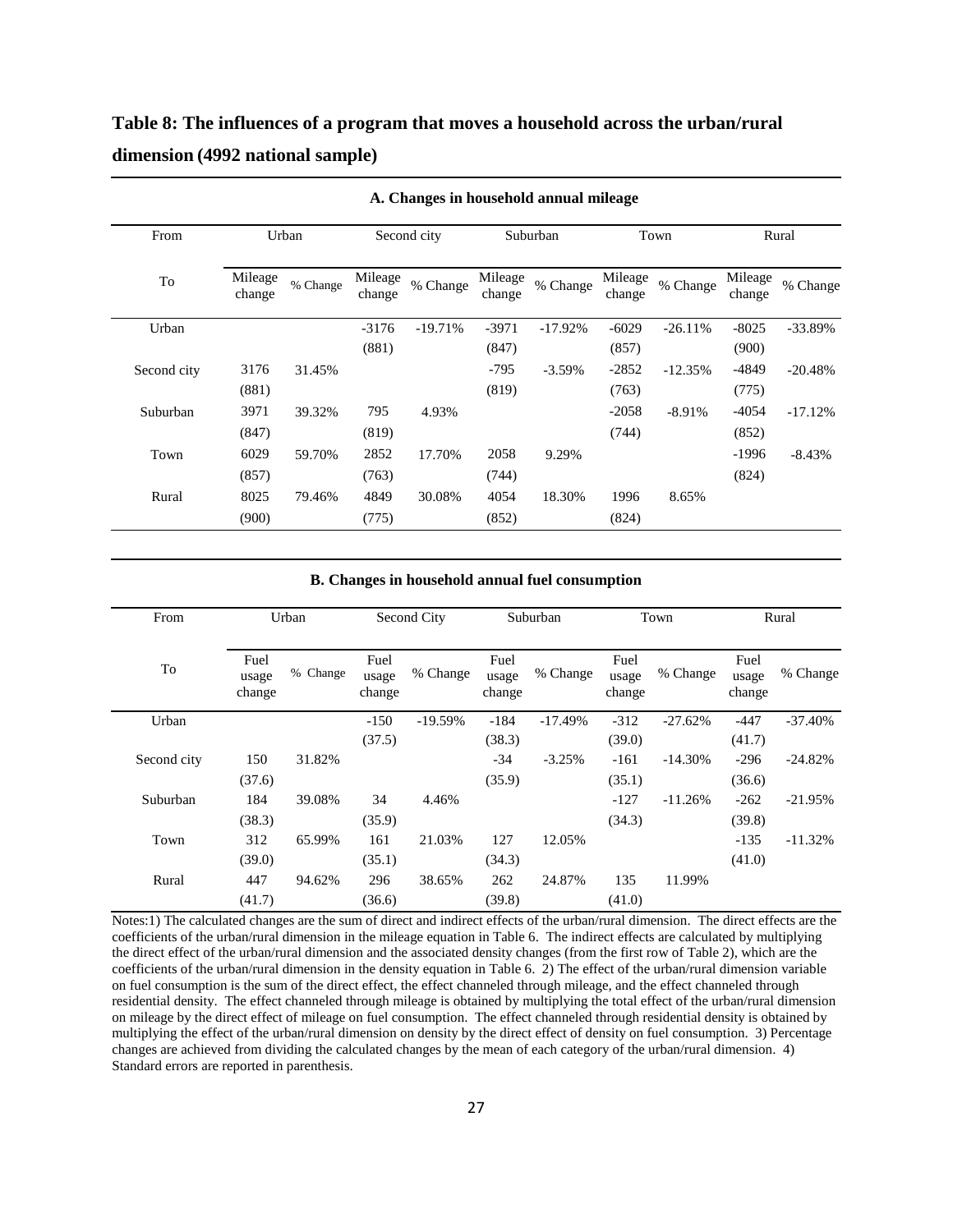#### **Table 9: The influences of a program that moves a household across the urban/rural dimension (2079 California subsample)**

| From        |                   | Urban       |                   | Second city |                   | Suburban |                   | Town       |                   | Rural     |
|-------------|-------------------|-------------|-------------------|-------------|-------------------|----------|-------------------|------------|-------------------|-----------|
| To          | Mileage<br>change | %<br>Change | Mileage<br>change | % Change    | Mileage<br>change | % Change | Mileage<br>change | % Change   | Mileage<br>change | % Change  |
| Urban       |                   |             | $-2483$           | $-11.76%$   | $-2036$           | $-8.46%$ | $-3541$           | $-14.09\%$ | $-3414$           | $-14.78%$ |
|             |                   |             | (995)             |             | (917)             |          | (1376)            |            | (1863)            |           |
| Second city | 2483              | 13.18%      |                   |             | 447               | 1.86%    | $-1059$           | $-4.21%$   | $-932$            | $-4.03\%$ |
|             | (995)             |             |                   |             | (1063)            |          | (1413)            |            | (1949)            |           |
| Suburban    | 2036              | 10.81%      | $-447$            | $-2.12%$    |                   |          | $-1505$           | $-5.99\%$  | $-1378$           | $-5.97\%$ |
|             | (917)             |             | (1063)            |             |                   |          | (1390)            |            | (1866)            |           |
| Town        | 3541              | 18.80%      | 1059              | 5.01%       | 1505              | 6.26%    |                   |            | 127               | 0.55%     |
|             | (1376)            |             | (1413)            |             | (1390)            |          |                   |            | (2199)            |           |
| Rural       | 3414              | 18.12%      | 932               | 4.41%       | 1378              | 5.73%    | -127              | $-0.51%$   |                   |           |
|             | (1863)            |             | (1949)            |             | (1866)            |          | (2199)            |            |                   |           |

#### **A. Changes in household annual mileage**

#### **B. Changes in household annual fuel consumption**

| From        | Urban                   |          | Second city             |           | Suburban                |          | Town                    |           | Rural                   |           |
|-------------|-------------------------|----------|-------------------------|-----------|-------------------------|----------|-------------------------|-----------|-------------------------|-----------|
| To          | Fuel<br>usage<br>change | % Change | Fuel<br>usage<br>change | % Change  | Fuel<br>usage<br>change | % Change | Fuel<br>usage<br>change | % Change  | Fuel<br>usage<br>change | % Change  |
| Urban       |                         |          | $-152$                  | $-14.93%$ | $-101$                  | $-8.89%$ | $-218$                  | $-17.66%$ | $-224$                  | $-19.59%$ |
|             |                         |          | (48.2)                  |           | (38.8)                  |          | (63.3)                  |           | (86.6)                  |           |
| Second city | 152                     | 17.38%   |                         |           | 51                      | 4.47%    | -66                     | $-5.36%$  | $-72$                   | $-6.32%$  |
|             | (48.2)                  |          |                         |           | (50.3)                  |          | (69.0)                  |           | (93.2)                  |           |
| Suburban    | 101                     | 11.57%   | $-51$                   | $-4.99\%$ |                         |          | $-117$                  | $-9.47%$  | $-123$                  | $-10.76%$ |
|             | (38.8)                  |          | (50.3)                  |           |                         |          | (63.1)                  |           | (84.9)                  |           |
| Town        | 218                     | 24.95%   | 66                      | 6.50%     | 117                     | 10.29%   |                         |           | -6                      | $-0.55%$  |
|             | (63.3)                  |          | (69.0)                  |           | (63.1)                  |          |                         |           | (100.0)                 |           |
| Rural       | 224                     | 25.67%   | 72                      | 7.12%     | 123                     | 10.84%   | 6                       | 0.51%     |                         |           |
|             | (86.6)                  |          | (93.2)                  |           | (84.9)                  |          | (100.0)                 |           |                         |           |

Notes:1) The calculated changes are the sum of direct and indirect effects of the urban/rural dimension. The direct effects are the coefficients of the urban/rural dimension in the mileage equation in Table 6. The indirect effects are calculated by multiplying the direct effect of the urban/rural dimension and the associated density changes, which are the coefficients of the urban/rural dimension in the density equation in Table 6. 2) The effect of the urban/rural dimension variable on fuel consumption is the sum of the direct effect, the effect channeled through mileage, and the effect channeled through residential density. The effect channeled through mileage is obtained by multiplying the total effect of the urban/rural dimension on mileage by the direct effect of mileage on fuel consumption. The effect channeled through residential density is obtained by multiplying the effect of the urban/rural dimension on density by the direct effect of density on fuel consumption. 3) Percentage changes are achieved from dividing the calculated changes by the mean of each category of the urban/rural dimension. 4) Standard errors are reported in parenthesis.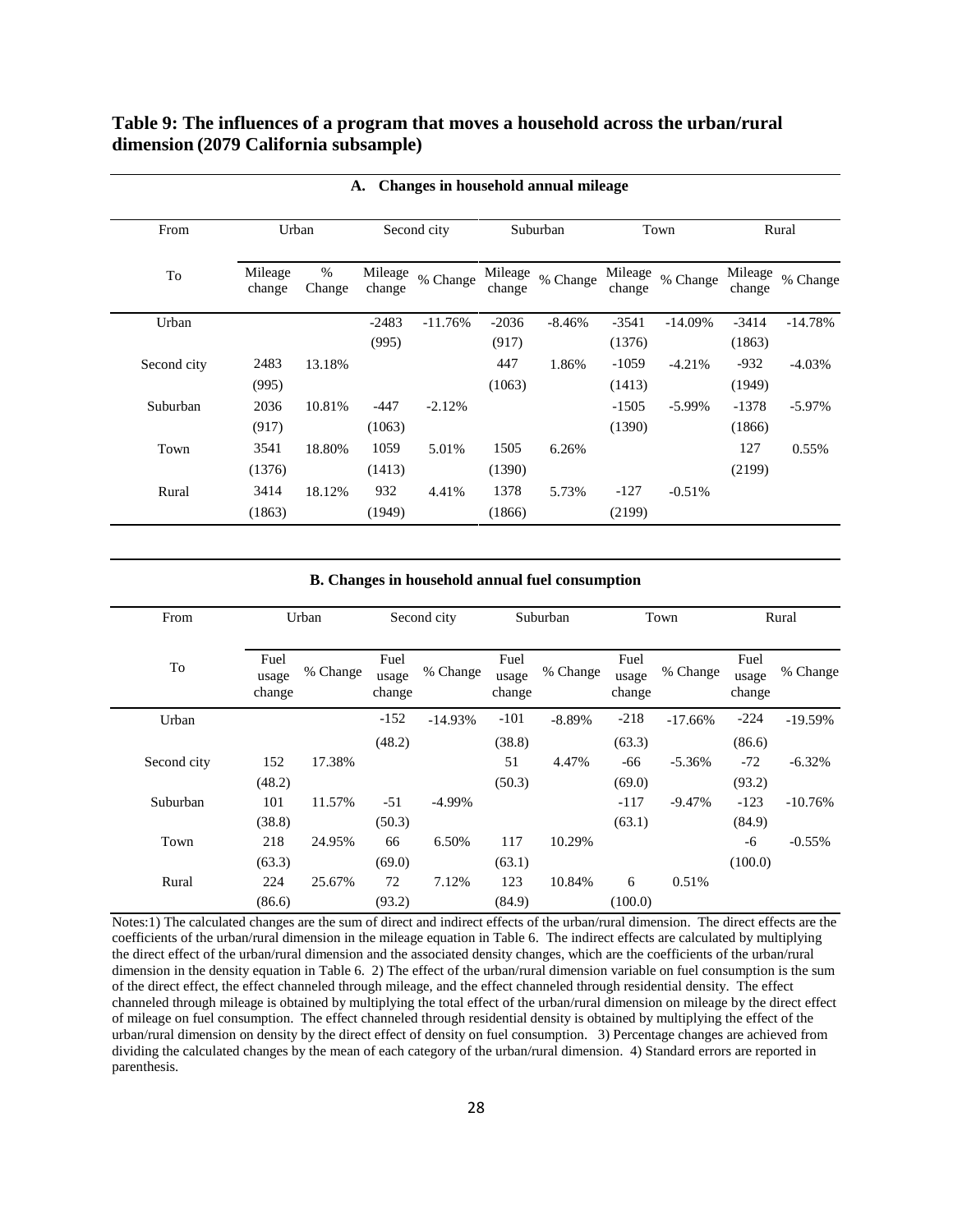#### **4.2.3. Socio-demographic variables**

The number of drivers has a strong influence on household travel behavior. The total effects on each of the three endogenous variables are nonlinear, as captured by up to four variables: a continuous "number of drivers" variable, and dummy variables for one-driver, two-driver and three-or-more-driver households. However, the variables for one-driver, two-driver and threeor-more-driver households are all insignificant, indicating that the influence of drivers per household on annual vehicle usage exhibits a fairly linear pattern. The effect of the number of workers is smaller than that of the number of drivers. Unlike the total effect of the number of drivers, the influence of the number of workers exhibits a non-linear pattern.

The model predicts that fuel usage increases with income because a higher income translates into a choice of lower density residential location, a greater total driving distance, and a lower overall fuel economy of the household fleet. All other things equal, if one household earns \$10,000 higher income annually, the household with higher income will consume 37 (4% of the sample average) more gallons of fuel per year (see Table 7).

The influence of the number of children on annual mileage and fuel consumption is statistically insignificant, unlike that in Brownstone and Golob (2009). Households headed by a respondent with a college degree tend to have a vehicle fleet with lower fuel economy than their less educated counterparts. This effect is accentuated if the household is headed by a respondent with a postgraduate degree. Retired households tend to drive less than other counterpart households. The total effect of a single-person household on household annual mileage and fuel consumption is statistically significant, implying that single-person households tend to drive less than non-single-person households. The effects of races are frequently insignificant except that Asian households tend to utilize vehicles less than White or other races.

## **5. Robustness Checks**

In addition to the internal checks for the validity of the overidentifying restrictions, we also carried out a number of out of sample tests using observations from the NHTS data not included in our estimation sample. We drew 20 samples of size 4992 from the 16358 observations not in the original estimation sample, and for each of these samples we carried out Hausman tests for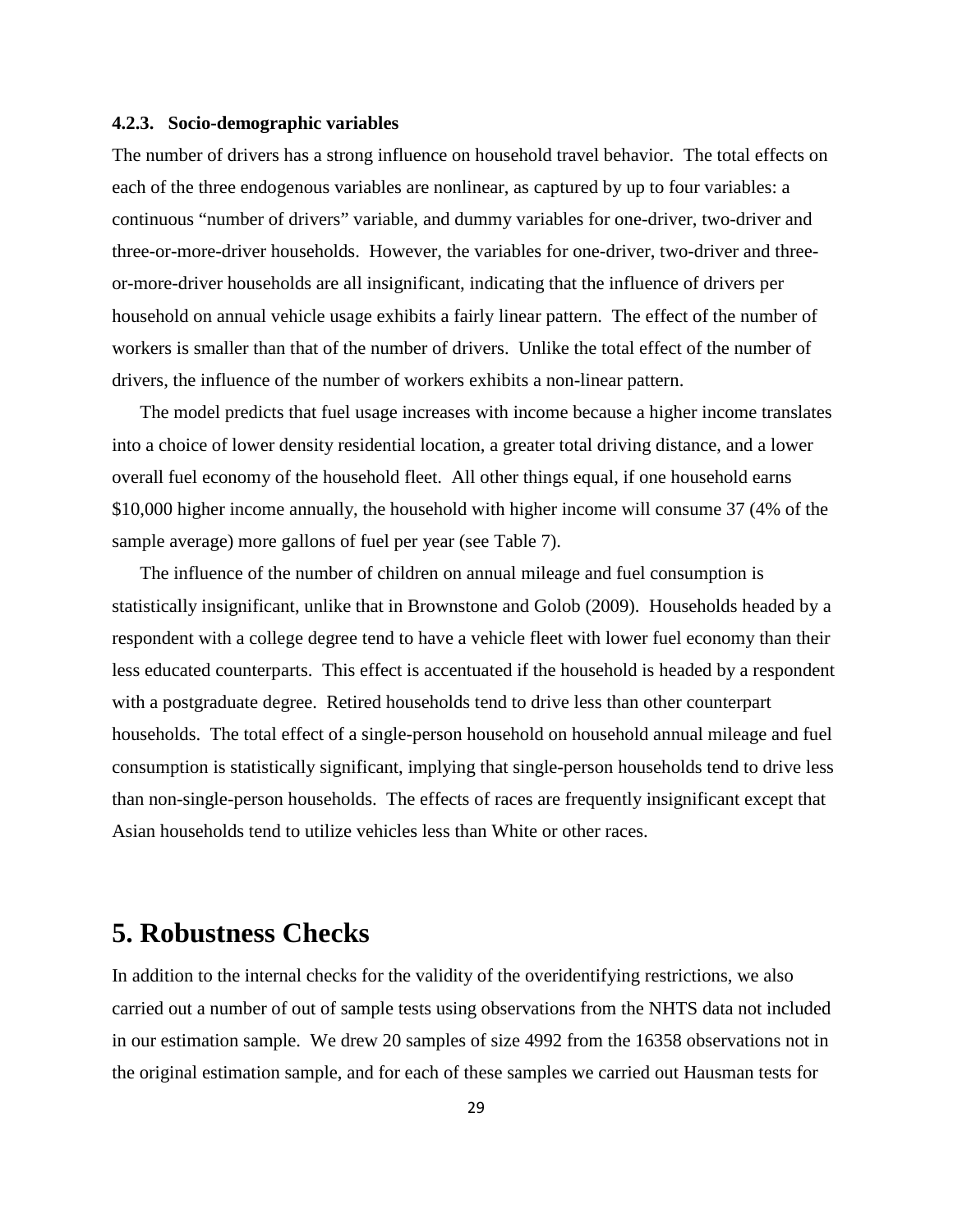the null hypothesis that the coefficients were equal across the two samples (similar to methods we used to test the California subsample). This null hypothesis was rejected for 13 of the samples, but it was not rejected for the other 7. Of course we could go back and change the model specification so that there were no rejections, but that would just be equivalent to doing standard model specification searches on the entire sample. Since it is very rare for applied econometrics researchers to use a holdout sample to check for overfitting, it is hard to say whether our out of sample test results indicate serious problems.

The other check we carried out was to fit our model specification to data from the newlyreleased 2009 NHTS data. This work is described in Hong (2011), and he finds quantitatively similar conclusion to those given in this paper. The 2009 NHTS only collected a single odometer reading from each household vehicle, so the resulting miles traveled variable is less reliable than in the 2001 data. The 2009 NHTS data also do not clearly identify the national sample, so it is difficult to judge the reliability of the weights given in these data. For these reasons we prefer to rely on the 2001 NHTS data for our results, although it is comforting that our specification yields similar results on the 2009 data.

## **6. Conclusion and Further Research**

This paper measures the impact of residential density on vehicle usage and fuel consumption following the same methodology as Brownstone and Golob (2009), but using national level data from the 2001 NHTS. To account for residential self-selection effects, a simultaneous equation model is specified and OLS (3SLS with the restriction of a diagonal covariance matrix) is used for estimation. A weighting estimation method is used to correct for the bias caused by nonrandom missing data, but unweighted estimates are presented as the final result since we cannot reject the null hypothesis that the missing data process doesn't bias the results. After controlling for various socio-demographic and geographic locations, the model cannot reject the null hypothesis that there are no significant self-selection effect, which is consistent with Bhat and Guo (2007) and Brownstone and Golob (2009).

We find that residential density has a statistically significant but economically modest influence on household travel behavior, which is similar to other previous studies (Bento et al.,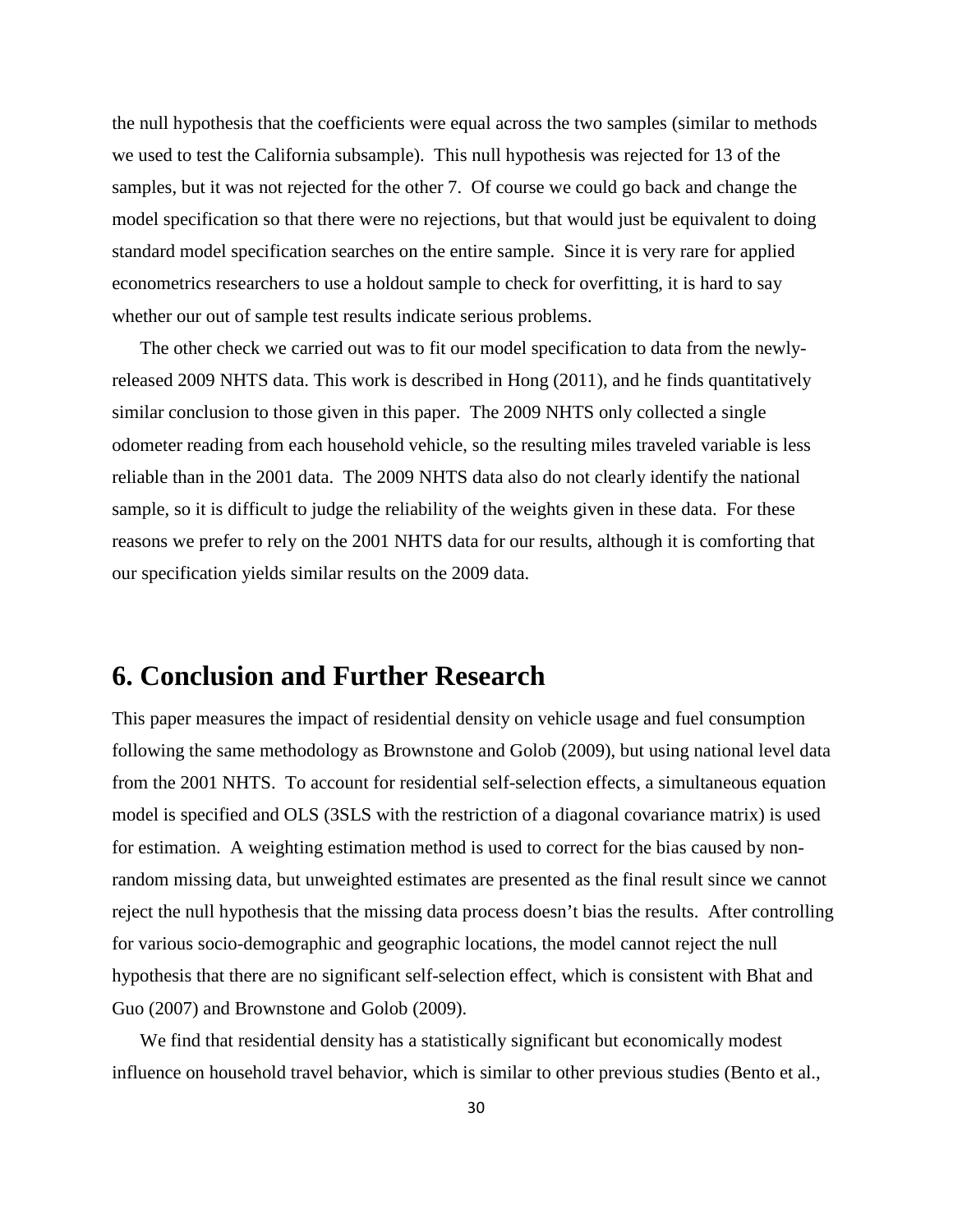2005, Brownstone and Golob, 2009). However, this is not necessarily the case if the contextual density measure (also defined by the urban/rural dimension) as well as residential density changes simultaneously. A program that alters both the urban/rural dimension and residential density affects household vehicle usage significantly.

Compared to the California subsample analysis, which uses the same specification as in this study, the impact of residential density on mileage and fuel consumption is slightly higher. The direct impact of residential density on fuel consumption is statistically significant, but smaller than the California subsample result. We also find that the urban/rural dimension has little power for explaining household vehicle usage in California data, which is different from the result using national data.

This research can be usefully extended in several directions. First, there might be some ways to overcome the limitations from using residential density as the measure of urban sprawl. Considering that the phenomenon of urban sprawl has a dynamic aspect, new measures can be devised using the information on urban development of the U.S since World War II. Although the urban/rural dimension was devised to consider the density surrounding the area, the definition of each category is ad-hoc. To overcome this problem, adjunct geographic location information can be merged into the NHTS dataset to provide more information about the households' neighborhood characteristics.

Second, we can test the model with different selection nodes other than household mileage traveled and fuel consumption. This paper assumes that household mileage is just the summation of miles drive by all household vehicles. However, the decision of mileage traveled can be a different choice node from purchasing and owning cars. In that case, the number of cars can be also regarded as another endogenous variable. The daily travel diary data set, which is included in the NHTS data, can be also used for further analysis of travel behavior. If it is possible to obtain information on accessibility to public transportation for those households in major metropolitan areas, a model can be developed to jointly determine public transit accessibility along with residential density and transportation energy use.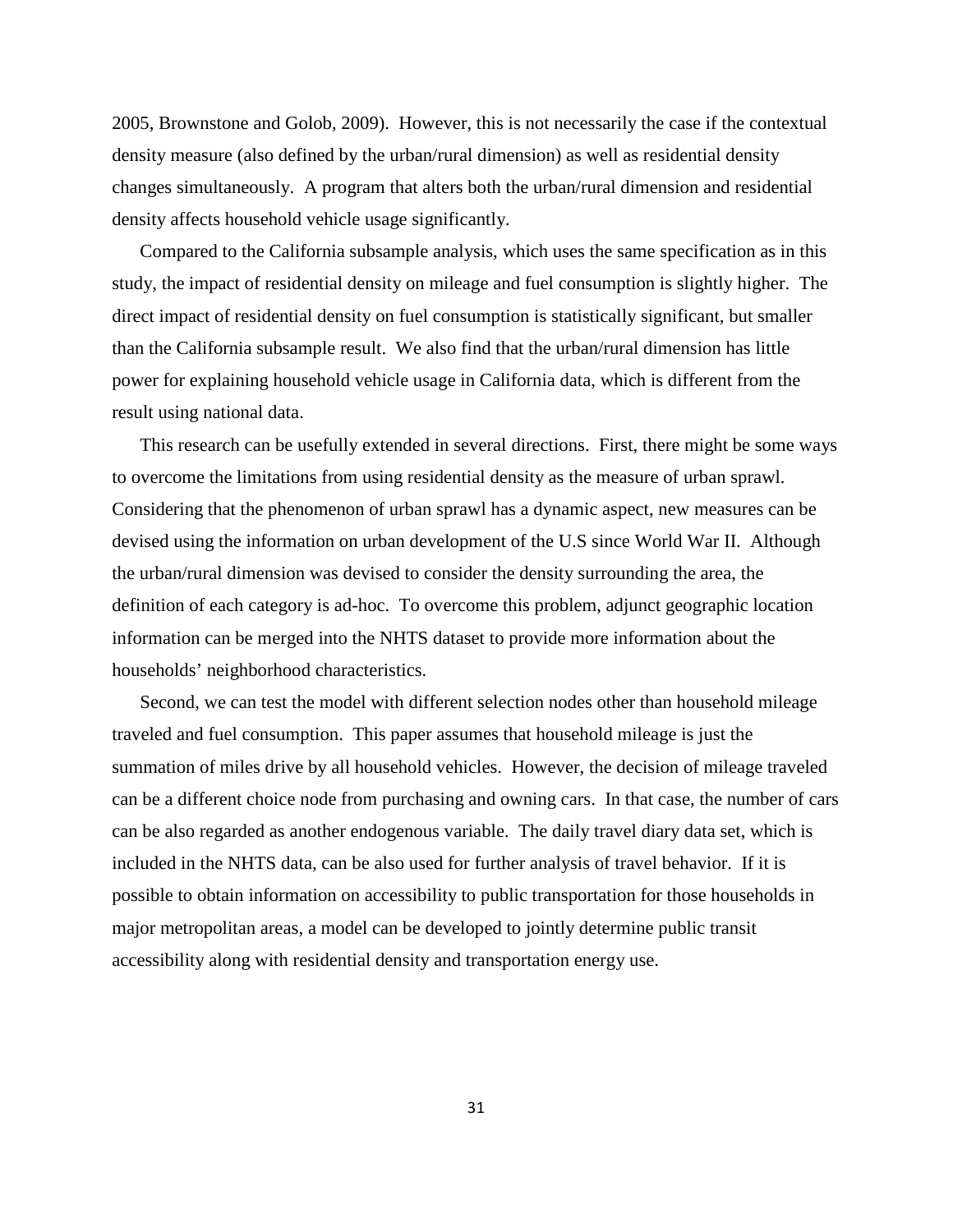#### **REFERENCES**

- Badoe, D. and E. Miller, 2000. Transportation-land use interaction: empirical findings in North America, and their implications for modeling. *Transportation Research D,* 5, pp. 235-263.
- Bento, A.M., M.L. Cropper, A.M. Mobarak and K. Vinha, 2005. The impact of urban spatial structure on travel demand in the United States. *Review of Economics and Statistics,* 87, pp. 466-478.
- Bhat, C.R. and J.Y. Guo, 2007. A comprehensive analysis of built environment characteristics on household residential choice and auto ownership levels. *Transportation Research B,* 41, pp. 506-526.
- Boarnet, M. and R. Crane, 2001. The influence of land use on travel behavior: specification and estimation strategies. *Transportation Research Part A,* 35, pp. 823-845.
- Brownstone, D and T. F. Golob, 2009. The impact of residential density on vehicle usage and energy consumption. *Journal of Urban Economics,* 65, pp. 91-98.
- Ewing, R. and R. Cervero, 2010. Travel and the built environment: a meta-analysis. *Journal of the American Planning Association*, 76: 3, pp. 265-294.
- Hausman, J.A., 1978. Specification tests in econometrics. *Econometrica*, 46, pp. 1251-1271.
- Heckman, J.J., 1979. Sample selection bias as a specification error. *Econometrica*, 47, pp. 153- 161.
- Hong, H., 2011. Measuring the effect of land use density on vehicle and fuel usage. Manuscript. Department of Economics, UC Irvine, March.
- Horowitz, J. L., 2002. The bootstrap, in E. E. Leamer and J.J. Heckman (Eds.), *Handbook of Econometrics*, Vol. 5, Elsevier, Amsterdam, Chapter 52.
- Miller, D. R. and K. Hodge, 1994. A population density approach to incorporating an urban-rural dimension into small area lifestyle clusters. Paper presented at the Annual Meeting of the Population Association of America, Miami, Florida
- Newman, P. and J. Kenworthy, 1999. Costs of automobile dependence: global survey of cities. *Transportation Research Record,* 1670, pp. 17-26.